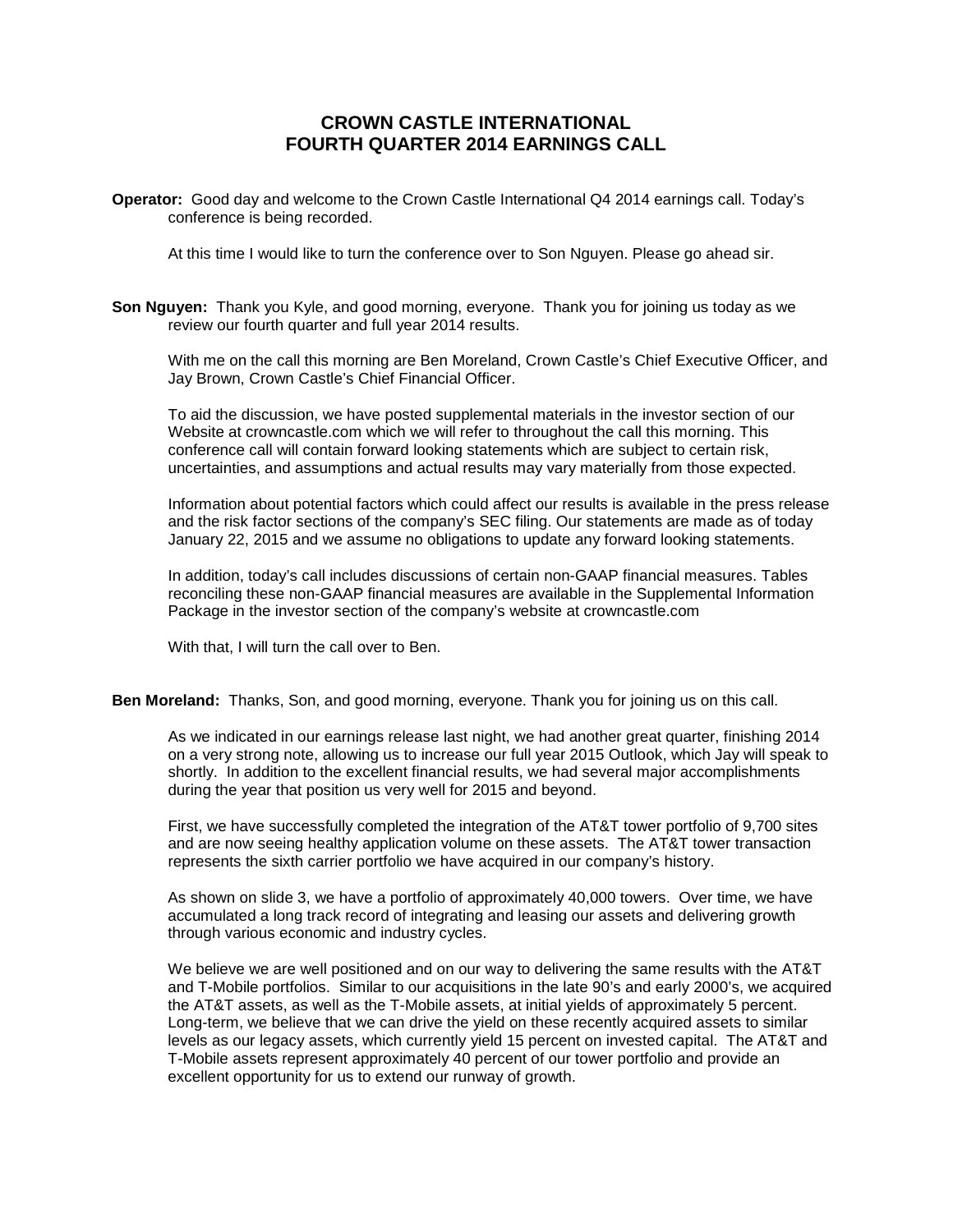Second, during the year, we meaningfully increased our small cell networks portfolio and capabilities. Small cell networks have many similarities to towers including the same customer base, growth drivers, and similar contractual terms. Small cells are playing an integral role in solving capacity and coverage issues in areas not traditionally served by towers.

Today, our team is executing extremely well, and we are focused on delivering on a growing pipeline. Currently, a significant majority of our small cells activity is being driven by Verizon; however, we are starting to see increased interest from other carriers to add small cell nodes across our fiber assets.

Our acquisition of NextG in 2012 cemented our leadership position in the small cell networks. At the time of the acquisition, we had a stated goal of increasing Adjusted EBITDA from small cells by 5 to 6 times over the next five years. I am happy to report that we are well ahead of this goal.

Third, at the beginning of 2014, we commenced operations as a REIT and initiated our first dividend. Subsequently, during the fourth quarter 2014, we meaningfully increased our dividend to \$3.28 per share annually. On this last point, I want to spend a couple of minutes discussing how our core business supports our commitment to the dividend and how we intend to grow our dividend over time by leveraging the investments we have made over the last several years along with potential future investments.

We believe delivering a portion of shareholder returns through dividends aligns well with the fundamentals of the business. The wireless infrastructure assets that we own and operate, whether towers or small cells, are characterized by high-quality, long-term recurring cash flows that are well-suited for committed shareholder distributions.

As shown on slide 4, today we have about \$22 billion of future high-quality, revenues under longterm contract primarily with the four major US wireless carriers. For context, these carriers have a combined market capitalization of approximately \$415 billion, an annualized operating cash flow of \$75 billion and a composite average cost of borrowing at about 4.5 percent.

The quality and contractual nature of our tenant leases provide us with great visibility. In any given year, over 95 percent of our site rental revenues are typically under contract as of January  $\overline{1}$ <sup>st</sup>.

Over time, we expect to increase our dividend commensurate with the rate of AFFO growth. Future organic growth is expected to come from a combination of contracted escalators, leasing on our existing portfolios and investment opportunities that are additive to our long-term growth. We expect that these three avenues of growth will combine to generate AFFO growth over the next five years in the range of 6 to 7 percent of which half is currently contracted via escalators in our tenant lease contracts.

Based on last night's closing share price, the combination of a dividend yield of approximately 4 percent and expected long-term organic growth in the 6 to 7 percent range delivers total returns of 10 to 11 percent. Of this expected total return, approximately two-thirds is achieved via the current dividend and the contracted escalators under our tenant leases.

Frankly, we believe this expected total return of 10 to 11 percent sells our business model short. As we look at some comparables, such as the RMZ index, which has an average dividend yield of 3.5 percent and arguably lower growth, we believe our superior business model should attract a lower cost of capital over time.

This belief is based on our intentional strategy of avoiding volatile assets with risks, such as foreign currency and country risks, into our high-quality portfolio; thus, giving us the confidence to make the commitment that we have made to a significant return of capital to shareholders.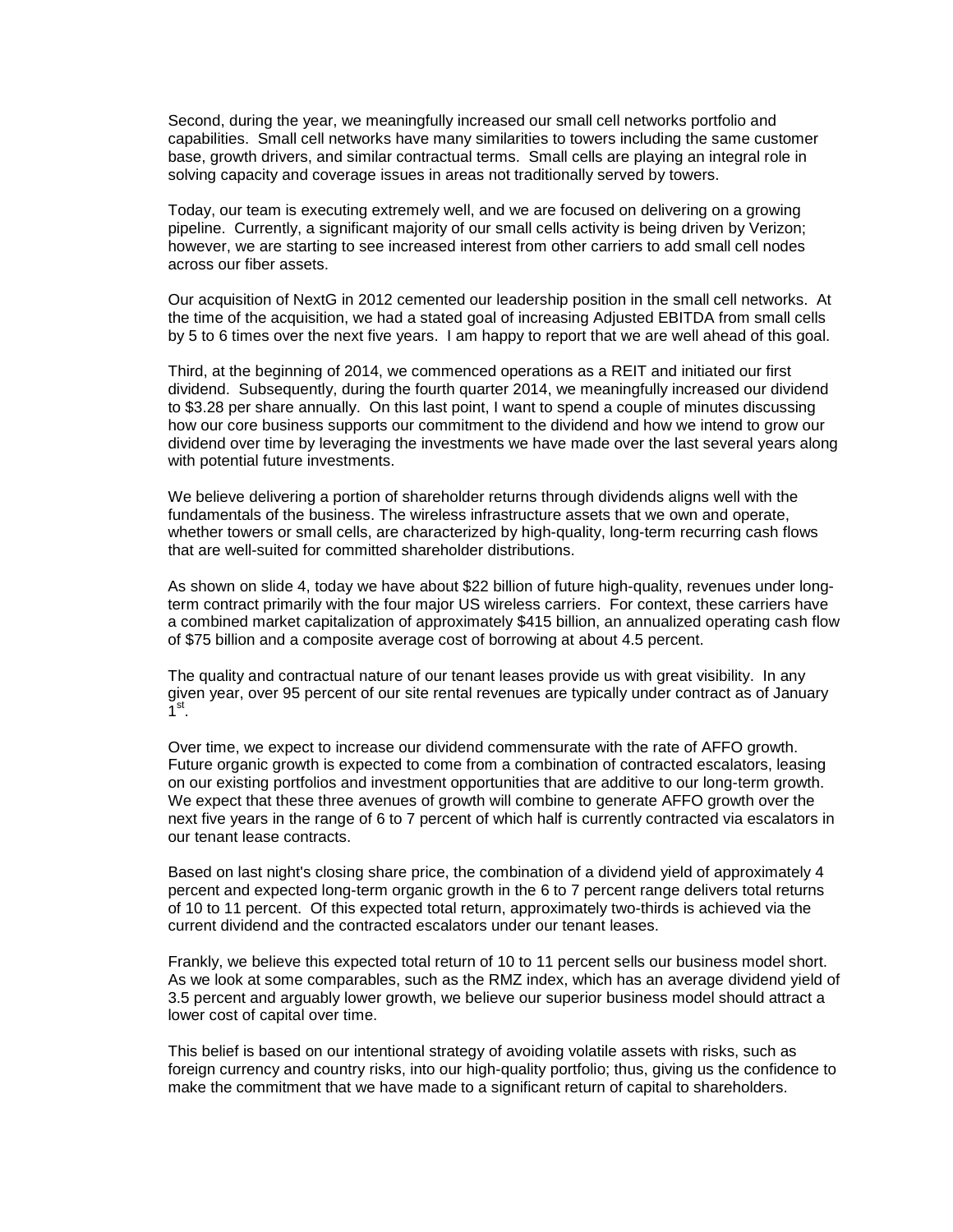Fundamentally, we view our dividend as a growing annuity paid to shareholders in the form of contracted bond-like recurring cash flows plus the conversion of future growth opportunities that is supported by the increasing demand for wireless broadband services.

As effectively a flow-through entity or conduit of these cash flows supporting the mission critical wireless infrastructure of the four largest US carriers, we believe that our expected total return of 10 to 11 percent compares extremely favorably to the composite bond yield of our tenant customers of 4.5 percent as I mentioned.

When we talk about the mission-critical nature of our wireless infrastructure assets, we are referring to Crown Castle's role in enabling the US wireless carriers to deploy mobile broadband. Carriers utilize our infrastructure to provide service to their subscribers. As a result, our long-term growth potential is driven by the dynamics that play out between wireless subscriber demand for mobile broadband and incremental economics that carriers can achieve by investing in their networks.

Towards that end, we believe our focus in the US, where carriers have the most apparent economic motivation to invest in the world, will drive compelling risk-adjusted total shareholder returns over time.

As you can see on slide 5, the US market is uniquely attractive due to its relative size and robustness compared to other markets. The size of the US market is supported by the high average revenue per user, reflecting the insatiable demand the US wireless subscribers have for mobile data.

For context, a year ago, the average smartphone user consumed 1 gigabyte of data per year. Today, it is estimated that the average smartphone user consumes 2 gigabyte of data per year. So, what took six years to build up to starting with the original iPhone, took just one year to double given today's devices and applications.

This increasing demand that US consumers are placing on the carrier networks and the consumers' willingness to pay for such services incent the US carriers to continue to invest to improve and enhance their networks. As carriers continue to compete on the quality of their networks, such investments help maintain and drive up ARPU, encourage new device and application adoption and minimize churn.

The carriers' ability to generate incremental returns on their capital investment can be seen by the approximately \$600 in average annual revenues per subscribers that US carriers are earning compared to approximately \$100 in annual investment per subscriber. Relative to other countries, US carriers have opportunities to invest and generate returns at a much larger scale.

The on-going AWS-3 spectrum auction further reinforces our belief that US carriers have a longterm and positive view on mobile broadband services. These spectrum auctions, in addition to spectrum that currently resides with wireless carriers that has not yet been deployed, require wireless infrastructure to be deployed and thus provide a long runway of future demand for our portfolio of assets.

As the US market leader with nearly 40,000 towers and a very attractive and growing small cell opportunity currently at 14,000 nodes, we are well-positioned to help the US carriers meet the growing demand by consumers for mobile broadband services.

Before turning the call over to Jay, I want to take a brief moment to thank our team of Crown Castle professionals who have worked tirelessly to make 2014 a successful year and I look forward to another successful year in 2015.

And with that I am pleased to turn the call over to Jay for some more comments.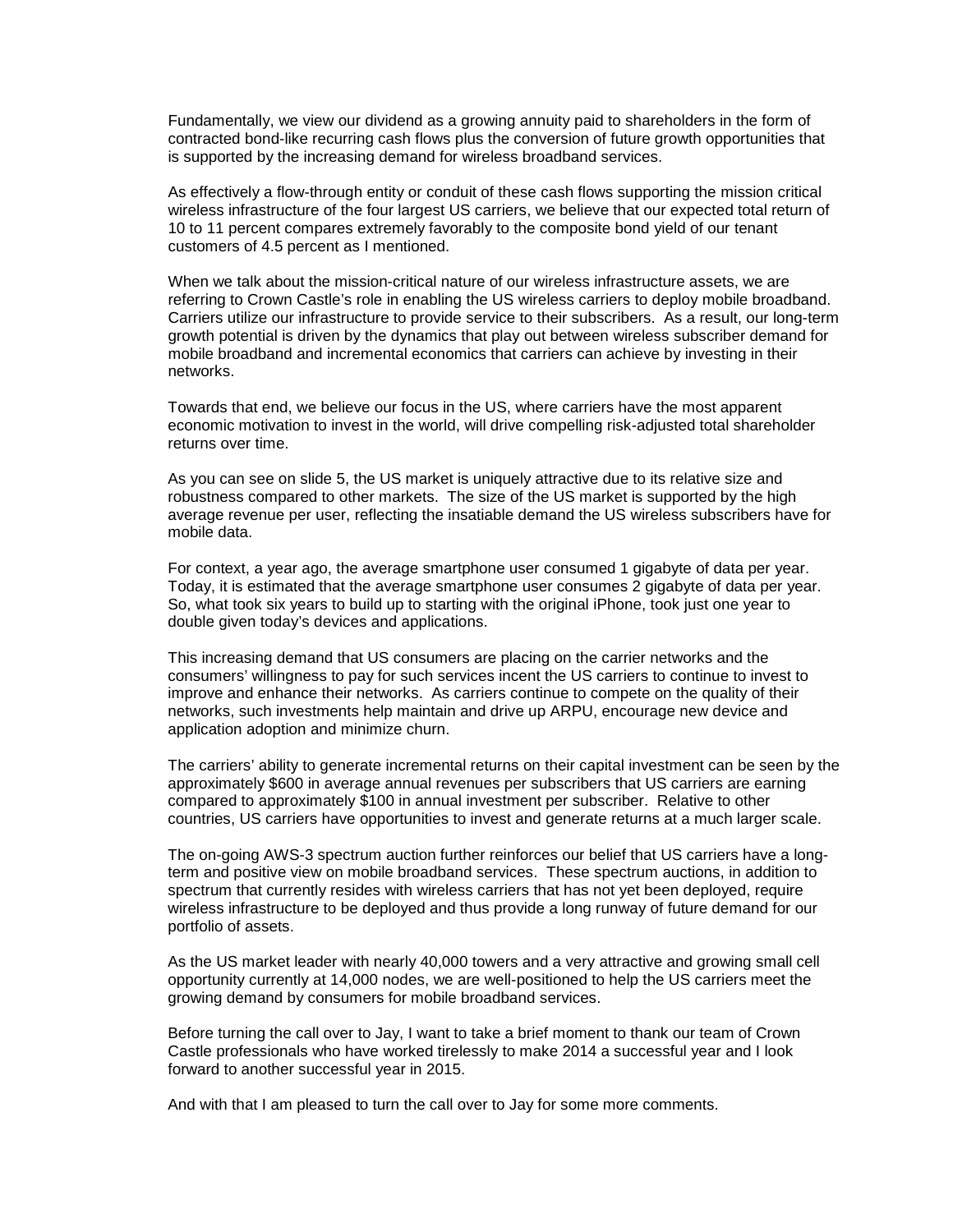## **Jay Brown:** Thanks, Ben. Good morning everyone.

Turning to the financial results, we had a terrific fourth quarter, exceeding the high-end of our previously issued outlook for site rental revenue and Adjusted EBITDA. The strong leasing activity continued during the fourth quarter, and we believe that 2014's level of leasing will be sustained during 2015. The combination of excellent results and completed acquisitions during the fourth quarter 2014 allow us to increase our full year 2015 Outlook.

Turning to slide 6, in the fourth quarter, site rental revenue grew 17 percent year-over-year from \$651 million to \$761 million. Organic site rental revenue grew 7 percent year-over-year, comprised of approximately 4 percent growth from cash escalations in our tenant lease contracts, and approximately 7 percent growth from new leasing activity, net of approximately 4 percent from non-renewals.

As can be seen on slide 7, our Organic Site Rental Revenue growth has been enhanced by the investments we have made over the last several years, including in the T-Mobile portfolio and small cells. Our U.S. legacy tower assets, excluding T-Mobile and small cells, generated yearover-year Organic Site Rental Revenue Growth of approximately 4 percent, inclusive of nonrenewal headwinds.

The 4 percent growth on our U.S. legacy tower assets compares to approximately 6 percent for the T-Mobile portfolio. We do not present the AT&T portfolio here because it was not owned for the entire period presented; however, the AT&T portfolio's performance is comparable to the T-Mobile assets after a similar period of ownership.

Based on our underwriting assumption of adding 1 tenant over 10 years, the AT&T and T-Mobile portfolios have added approximately 200 basis points to our expected long-term dividend growth target of 6 to 7 percent over the next 5 years.

Turning to small cells, we continue to see healthy growth. Site rental revenue from small cell networks is up approximately 30 percent year-over-year, contributing approximately 7 percent to consolidated site rental revenues. At the end of the fourth quarter we had over 7,000 miles of fiber serving over 14,000 small cell nodes on-air or under construction. We believe our strategically located fiber we own will continue to see meaningful additions of tenant nodes thereby driving yields higher over time.

We continue to make investments in fiber to deploy these small cells as we believe the investment is delivering attractive returns and will increase our long-term dividend capacity. On a unit economic basis, we are generally seeing initial yields from the fiber we deploy for small cells of approximately 6 to 8 percent on the anchor tenant. Similar to towers, we see these yields on our small cell network being driven up into the low to mid-teens from additional lease-up and amendments.

Turning to investments and financing activities, as shown on slide 8, during the fourth quarter, we invested \$267 million in capital expenditures. These capital expenditures included \$40 million in sustaining capital expenditures, which included approximately \$3 million that was previously expected in our full year 2015 Outlook, but was accelerated into fourth quarter 2014.

Additionally, during the quarter, we invested \$35 million in land purchases. During 2014 we completed over 2,500 transactions, of which approximately 30 percent were purchases with the remainder being lease extensions. Our proactive approach to achieving long-term control of the ground beneath our sites is core to our business as we look to control our largest operating expense and produce stable and growing cash flow over time. Having completed more than 17,000 of these transactions, we believe we have the most secure portfolio of ground interests in the industry.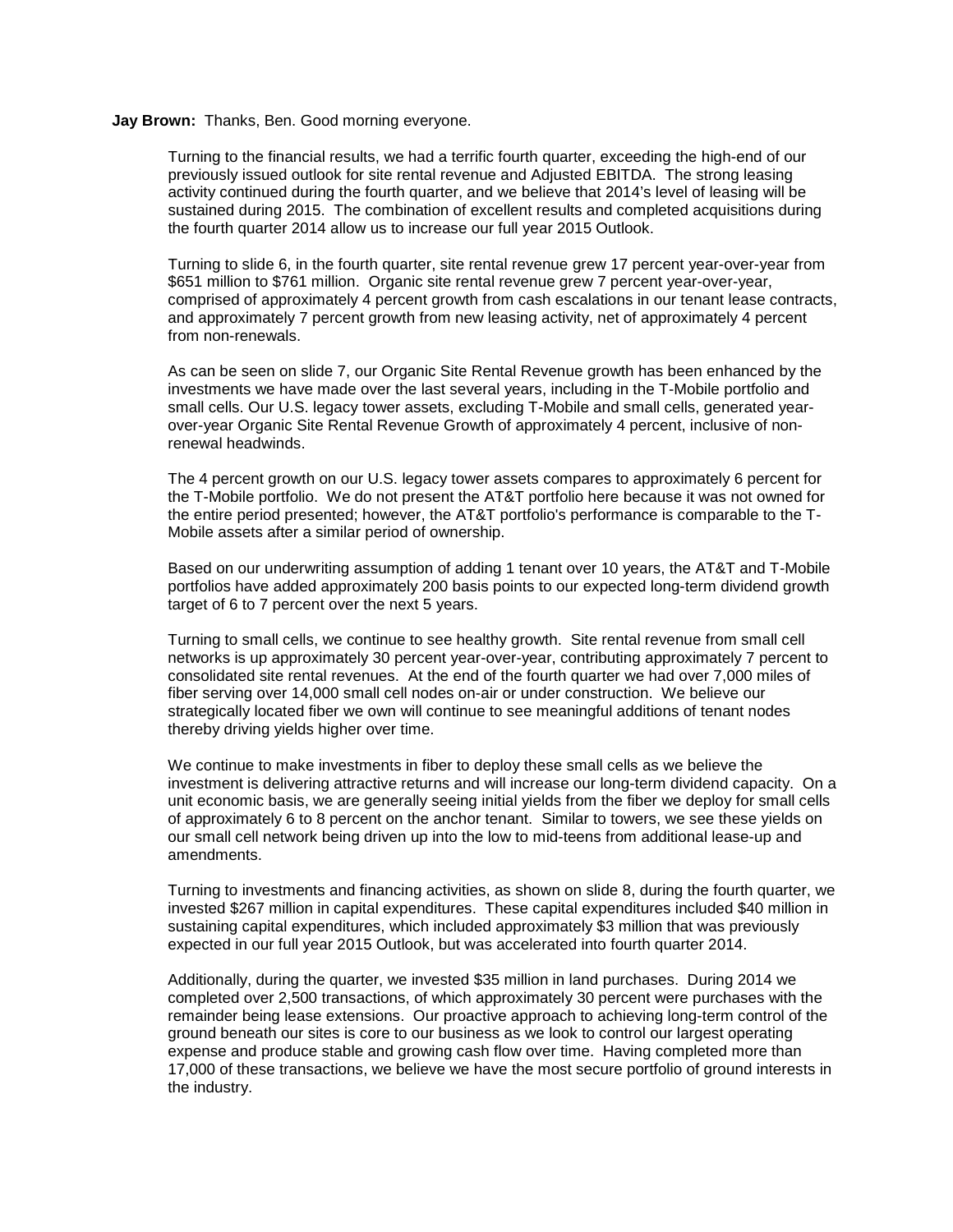Today, approximately one-third of our site rental gross margin is generated from towers on land we own and approximately 70 percent on land we own or leased for more than 20 years. Where we have ground leases, the average term remaining on our ground leases is approximately 30 years. More detailed information regarding the ground interests beneath our towers is available in our Supplemental Information Package.

Of the remaining capital expenditures, we invested \$192 million in revenue generating capital expenditures, consisting of \$91 million on existing sites and \$101 million on the construction of new sites, primarily small cell construction activity.

Further, in the fourth quarter, we also invested approximately \$286 million in acquisitions, primarily related to acquisitions of ground interests underneath towers.

During the quarter, we also paid a quarterly common stock dividend of \$0.82 per share, or \$274 million in aggregate.

As of December 31, our total net debt to last quarter annualized Adjusted EBITDA is 5.4 times. Our weighted average cost of debt stands at 4.1 percent with a weighted average maturity of six years.

Additionally, since the end of the quarter, we increased our revolving credit facility by \$630 million. Our revolving credit facility now totals \$2.1 billion, of which we have approximately \$1.4 billion available.

Moving on to 2015 Outlook on slide 9, we have increased our full year 2015 Outlook for site rental revenue by \$11 million, half of which is organic, and AFFO by \$8 million at the midpoint. The increased Outlook reflects the strong results and completed acquisitions from fourth quarter 2014 and includes the negative impact from a decrease in foreign exchange rate assumptions related to our Australia business. We completed several acquisitions during fourth quarter 2014, which did not materially contribute to full year 2014 results and are expected to contribute approximately \$5 million to AFFO in full year 2015.

We expect to generate approximately \$1.46 billion in AFFO at the midpoint of our 2015 Outlook. Of this amount, we expect to distribute approximately \$1.1 billion in dividends and use the remaining portion to invest around our core business to drive our organic growth. These investment activities include purchases of land underneath our towers and construction of small cell networks.

We believe the combination of continued investment in our core business, the high-quality, contracted cash flows generated by our tenant leases with built-in escalators, and as Ben mentioned, the need for our wireless infrastructure as carriers to continue improve their networks, position us to achieve AFFO and dividend growth of 6 to 7 percent organically on a compounded basis over the next five years.

We believe our strategy of focusing in the US, which is the largest wireless market in the world, will drive growth in AFFO and dividends per share over the long-term, which we believe will provide shareholders with very attractive total returns.

With that, Operator, I'd like to open the call to questions.

**Operator:** Thank you. If you have a question on today's conference please press star 1 on your telephone keypad. If you are on a speakerphone please make sure your mute function is turned off to low your signal to reach our equipment.

We'll take our first question from Phil Cusick with JP Morgan.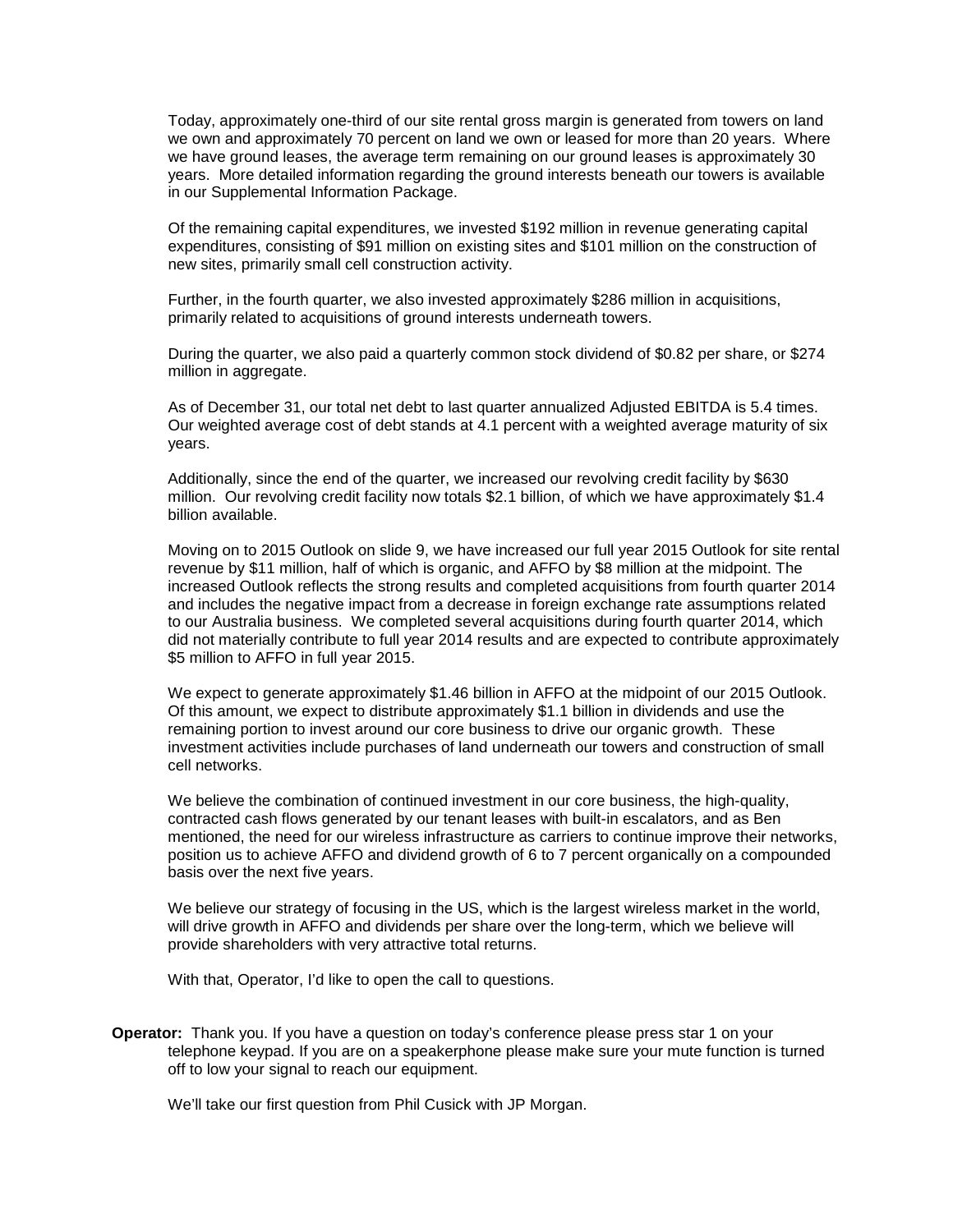- **Phil Cusick:** Hi guys. Thanks. I guess I'll go with my traditional guestion which is what is driving the services strength? It was up even more in the fourth quarter. Can that continue then into the first quarter and what do you think about the rest of the year?
- **Ben Moreland:** Yes Phil we are forecasting 2015 to be essentially the same as 2014 which was a record year for us in terms of services margin, I think about \$270 million or so.

What's driving that frankly is a lot of application volume. And we're getting extremely good at capturing the addressable market that's occurring on our towers.

And that's everything from the front end preconstruction work of permitting and zoning all the way through managing the construction of the installation or upgrade on the tower.

And so that take rate has been steadily climbing over the years. And we've gotten very good at capturing that opportunity and it's turned into a very nice business that is application driven. But for us it's opportunity.

Obviously we're making money at it. And it's a great way to stay close to our customers and control fundamentally what goes on our tower and what's happening at the tower site. So we're very pleased with the business.

**Phil Cusick**: Okay and then second can you talk to me about the land portfolio acquisition in the fourth quarter? And it seemed like that was at a very high multiple.

How should we be thinking about that? Is that sort of fairly typical transaction and are there more of those to do this year?

**Ben Moreland:** I don't think there's more to do and it was a little bit atypical. It was a portfolio of sites that are a mixture of our sites and other sites. And it had some that are more relatively short dated than we would have otherwise seen.

So when you price that you have to assume you price in rent growth over time as those expirees come up and so as a result the price is a little higher than we would have otherwise normally expected.

I don't see a lot more of those to come but in this case they were attractive assets and it made sense for us to pursue it.

- **Phil Cusick**: Should we think you got held up a little bit on that?
- **Ben Moreland**: I don't think so, no. That's not how I would characterize it.

**Phil Cusick**: Okay thanks Ben.

**Operato**r: We'll take our next question from Simon Flannery with Morgan Stanley.

**Simon Flann**ery: Thanks very much. Good morning. Ben it was nice to see the organic revision higher. It's still very early in the year. You don't always do that.

Can you just talk about what you're seeing that gives you the confidence to move on that? And I think you talked about expecting activity from all four players so perhaps you can just go through what's going on there?

And related to that how should we think about FirstNet. Are we going to get any revenues from that this year or how do you think about that for '16? Thanks.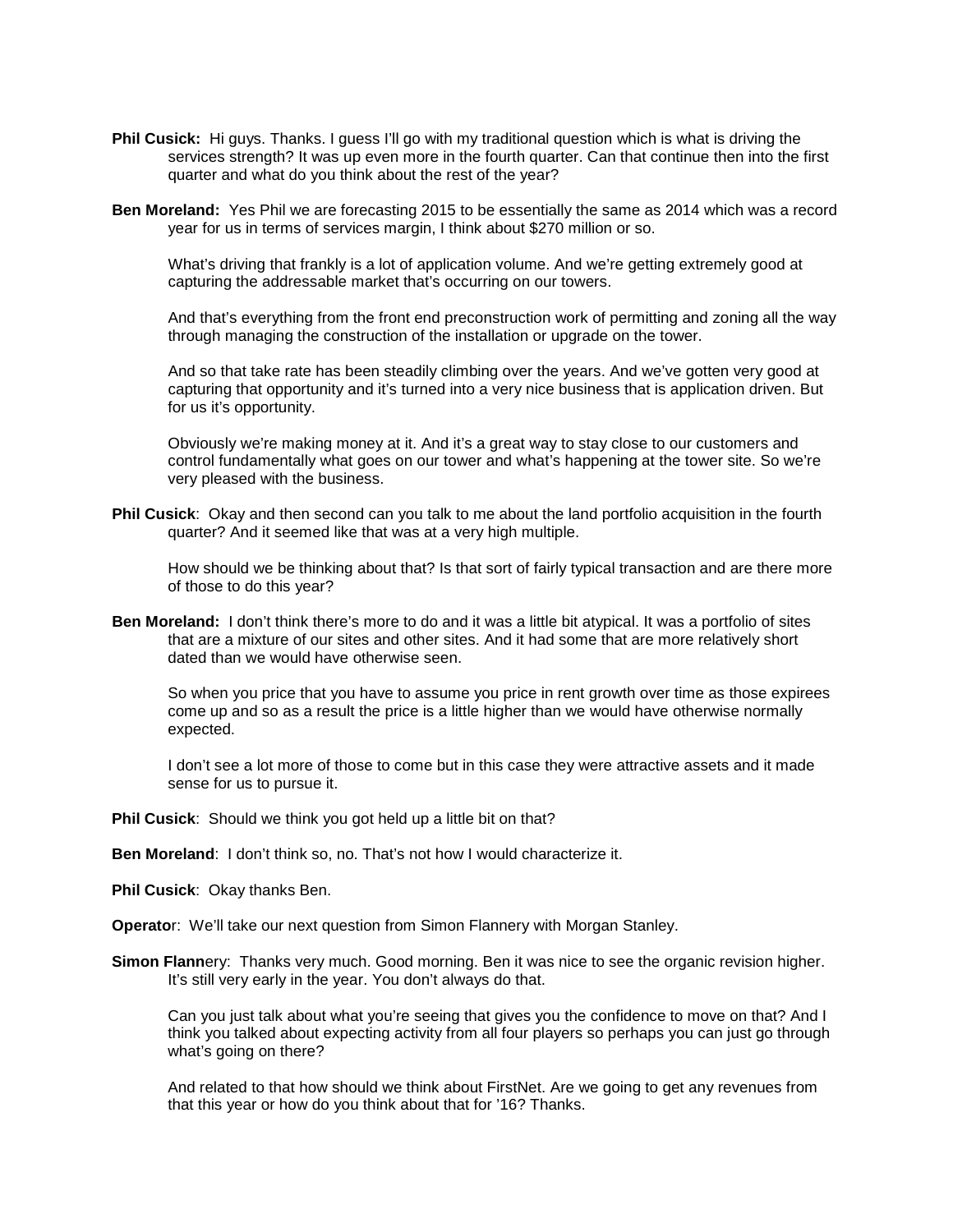**Ben Moreland**: Sure. Simon we finished the fourth quarter very strong run rate-wise and so we carried that through to our guidance for '15.

We maintain a view that we're going to add about \$100 million of organic revenue on the tower sites which is similar to where we were when we initiated guidance back in October.

So we haven't really changed our fundamental view of activity. We think 2015 looks a lot like 2014. We're pleased to finish strong in '14 and that's what we reflected in the guidance.

We have increased guidance a little bit because we are running ahead of plan on the small cell side and now I think we're at about \$50 million in new revenue on that side.

So all in all we're very pleased with what we see for the year. We're three weeks in and so it's a little early. But we're sticking with our guns here on it looks to us like a year that is shaping up to look like 2014 a little bit upside from the run rate beat on Q4.

On the AWS auctions, I guess we take the view that obviously the auctions in terms of pricing have exceeded pretty much anybody's expectations of approaching \$45 billion today.

Our view is that that spectrum needs to get launched. It will get launched and we could potentially see some activity late this year.

It won't be of any real significance financially this year. But, it'll depend somewhat on the identity of the winning bidders which we'll all know here probably in the next couple of weeks.

So we are optimistic. And any time there's spectrum that's auctioned, that's unsold inventory on the shelf for a carrier and they need to deploy it and we stand ready to help them with that.

- **Simon Flannery**: And the thing on FirstNet because they will get some of the funding from the auction obviously.
- **Ben Moreland**: Well they will get funded which is positive and we're staying very close to the situation.

I don't have anything to announce this morning on the call but it is positive certainly for them that they get their funding that was mandated out of the auction proceeds and we look forward to getting some more clarity from them on how the network will proceed.

**Simon Flannery**: Thank you.

**Operato**r: We'll take our next question from David Barden with Bank of America.

**David Barden**: Hey guys thanks for taking the questions. Two if I could, just the first one following up maybe Ben on the AWS-3 auction.

I guess because most of the carriers have an AWS spectrum deployment already they might not be hugely incremental if at all. But AT&T doesn't.

So do you see that at AT&T, if we find out that AT&T is one of the big winners here, does that create incremental demand do you think to the outlook that you have right now?

And then the second question would be maybe more for Jay.

I think in the release you talk about how the churn events that you're expecting from these acquired carriers are going to be lumpy.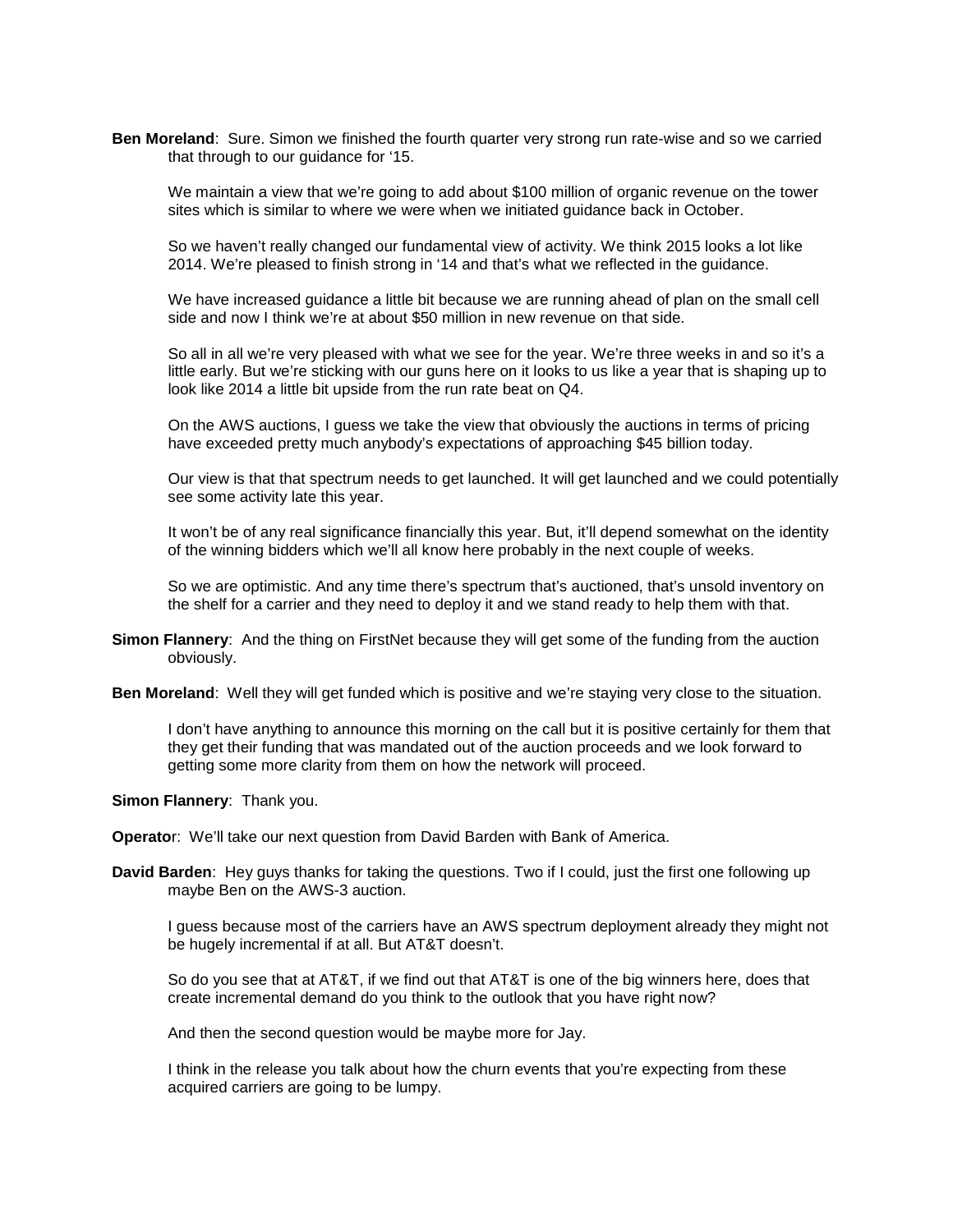But do you have any specific color that you've gotten from the carriers for instance in the turn downs in the first half that you can talk about and kind of how we would model that out? Thanks.

**Ben Moreland**: Sure Dave. With respect to the AWS-3 launch over time, we do expect that to be incremental. As has been the case in the past that typically comes with equipment swap outs and typically more. And that would be characterized as an amendment. And to the extent the carriers do that over time that would be positive to us.

I don't look at it really as incremental to our guidance. Implicitly the guidance back in October is a little more art than science sometimes.

And so implicitly we have some of these things baked in based on our experience over time and how these things roll out.

And in particular our best guess on how each individual of the four carriers impact that \$100 million of add, we probably best case get within 20% on any particular carrier's activity just because they don't know particularly what their allocations are and how things will go early in the year.

We typically get it pretty close but that's about as good as we can do back in October of the prior year.

But I don't, at least at this stage, I don't look at that as incremental to the \$100 million of gross adds for the year.

**Jay Brown**: On our assumption around non-renewals, Dave, we made an assumption obviously when we gave the outlook around the way it was going to come and it is a bit lumpy.

The way we laid out the outlook for 2015 front end loads the churn of events over 2015, the most significant amount that we would expect for the full calendar year we currently believe will happen during the first quarter.

And as we look out over the course of the year I think you'll see our sequential revenue growth quarter to quarter actually accelerate and be a little bit higher.

So it's typically the case in the business that the year will be back end loaded from an activity standpoint. And we usually see that in terms of activity around leasing, this year that will also be the case as a result of our assumption around churn.

I don't really have any new updates to that from what we said last time. The carriers have given us very specific feedback on what sites they would expect to take down and the timing of that. So we tried to reflect that in our Outlook.

What we provided yesterday in the press release is very similar to what we provided in October.

So our assumptions are effectively unchanged from last time on both revenue growth as well as the non-renewals. And then it is front end loaded.

- **David Barden**: Right, so the 1Q guidance includes the most significant churn event that you're going to have for the year and then it'll kind of fade over the course of the year and we'll start to see that revenue acceleration quarter to quarter?
- **Jay Brown**: That's true in terms of if you were counting BBEs. Obviously you won't feel the impact as much in Q1. You'll start to feel it a little bit more in Q2 as those licenses are turned off during the course of Q1.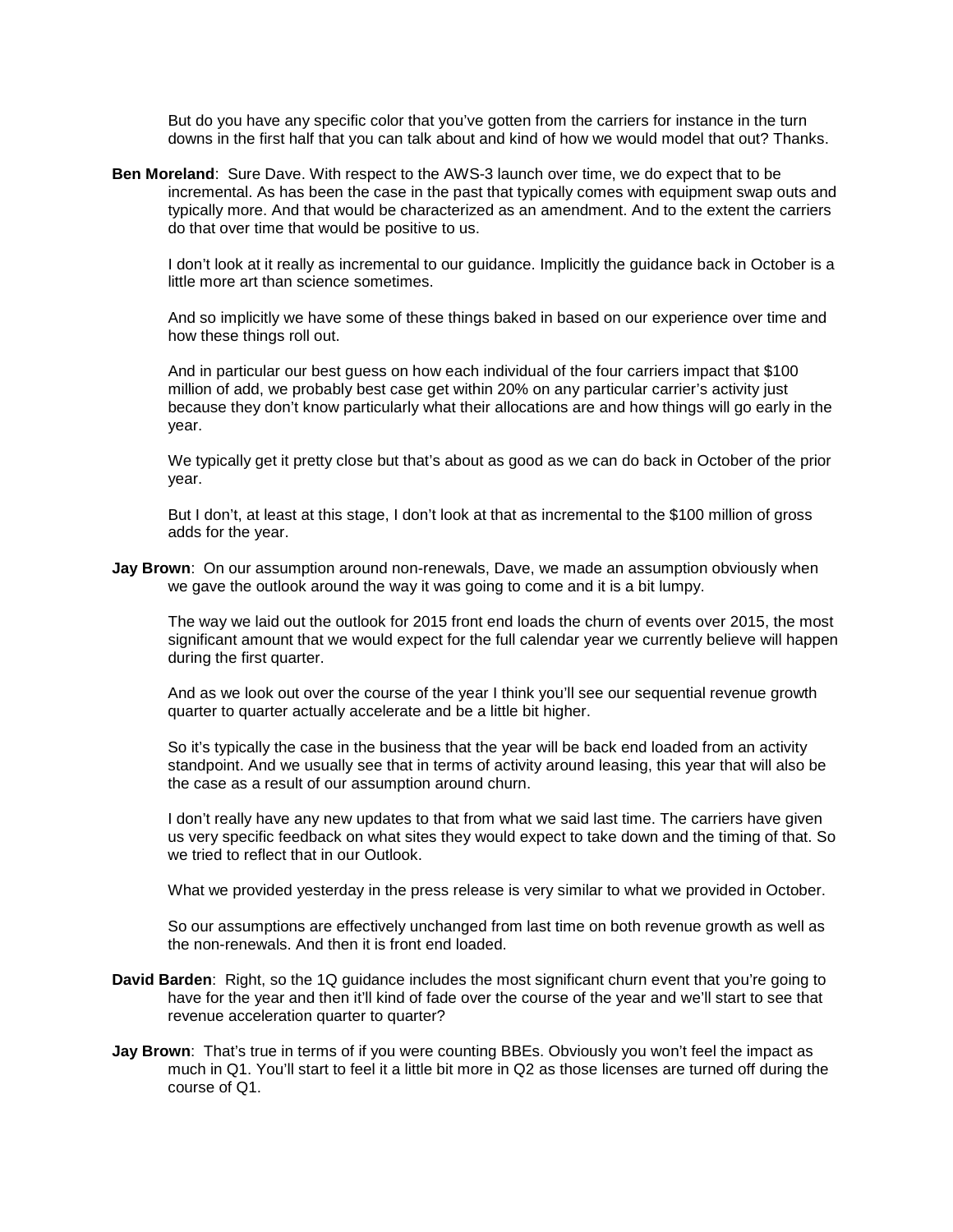**David Barden**: Got it. Okay. Thanks guys.

**Operato**r: We'll take our next question from Ric Prentiss of Raymond James.

**Ric Prentiss**: Thanks. Good morning guys.

**Ben Moreland**: Hi Ric.

**Ric Prentiss**: Hi, a couple questions. First can you talk a little bit about your leverage target? You guys are at 5.4 times.

As you consider transactions that are out there, Verizon, Extenet, what are you thinking about where your comfort is?

You compared yourself to the REITs, obviously in the RMZ. REITs carry a higher leverage than you guys do. Some of your competitors maybe have the US levered more than the international and the blended might look a little different.

Considering you're a US focused company, help us understand a little bit about where you're comfortable with leverage?

**Jay Brown**: Sure. We talked a long time about our target being four to six times and have set a course towards trying to get to an investment-grade credit rating which we think has lots of positive implications for both the debt and the equity over time.

You've heard us talk about, as we think about various assets and other things, that for the right assets and the right price we may tend towards the higher end of that range of leverage and try to be efficient and get the right returns for assets.

But I think typically you'll see us operate the business inside of that range. And we've tended towards the middle of that range we think is about what it's going to take to get to an investment grade credit rating.

So it's really going to be a facts and circumstances decision that we'll make for the right asset, you'll see us go above where we are today potentially.

But I think in normal course assuming the business is operating as it is now, I think you'll see us tend towards the middle of the range.

- **Ric Prentiss**: And then can you update us as far as where your NOLs are at? And there were some reports out there that the minority partner in Australia might be selling, just trying to understand that process.
- **Jay Brown**: Our NOLs today are right at about \$2 billion.

**Ben Moreland**: Yes, on the minority partner, Ric, we're not involved in that process.

We're aware they may be exploring opportunities. I guess we've seen a press note on that. They've been in it since inception and have generated a lot of value for their company so they may be exploring options but we're not directly a party to that.

- **Ric Prentiss**: And would that someday be an asset you guys would consider selling as well? And how would the NOLs in the US benefit the gains you would have on that nice sale if it were to occur?
- **Ben Moreland**: I got asked this question last time and covered it real quickly. Maybe a little better description is warranted here.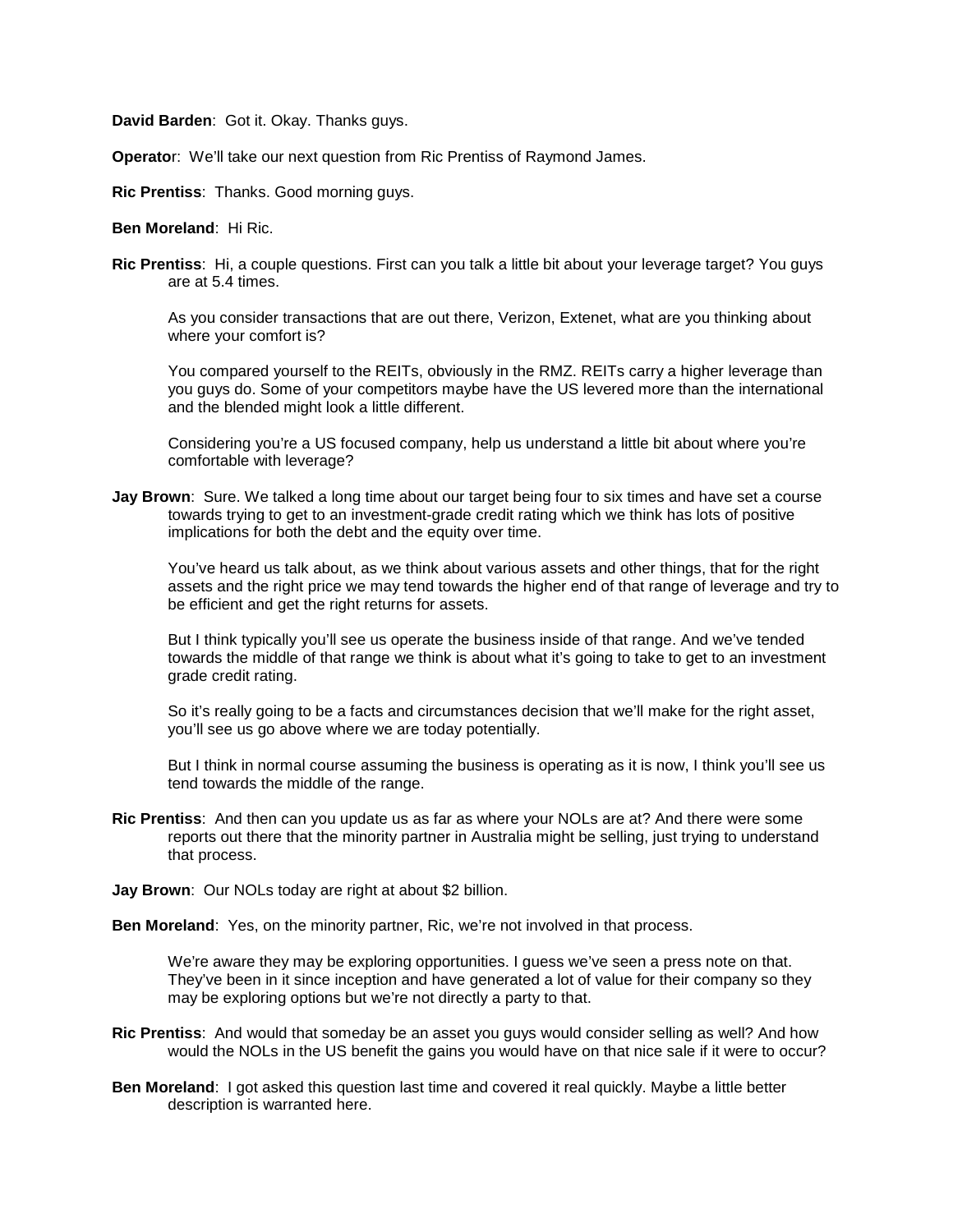We have done extremely well in Australia and we really have enjoyed our experience down there.

That business is about \$100 million EBITDA business today. And I think when we bought it it was \$15 million. So we've created an enormous amount of value and continue to serve our customers very well down there.

Going forward it's hard to argue, while we enjoyed the market dynamics there, it's hard to argue as far away as it is that it's strategic is what I said last time.

And so to the extent there was someone who frankly wanted to own it for a value that compelled us to sell it we would take a look at it.

I don't know if there's one there. We're not actively seeking or pursuing anything there. But it is an interesting discussion driven by the tax situation as you partially noted.

That business will actually start to lose its tax shelter inherent in the depreciation over time. So we will start paying more taxes over time which causes us to think about it.

The NOLs that we currently have would enable us to shelter essentially all of the gain if we were to divest that business and bring the proceeds back to the US.

So we probably consume about half the NOL or so with the gain.

So it's an interesting academic discussion. There's nothing that we're pursuing today. We've enjoyed and continue to enjoy our experience in that business.

And if something comes up in the future we'll let you know but as an academic discussion that's sort of where we stand.

**Ric Prentiss**: Great. Thanks guys.

**Operator**: And we'll take our next question from Johnathan Atkin from RBC.

**Johnathan Atkin:** Yes. So I have a question about the small cell business and just sort of the strategic outlook in terms of acquiring other operators.

And then in terms of your organic growth if you could give a little bit of color, you talked about the 6% to 8% returns going to low to mid-teens with additional tenancy.

And when you bring on additional tenants what types of additional build out do you require? Because not everybody has the same outdoor DAS needs. And so I was interested in your experience to date on when a second tenant comes on do you need to outlay more capital?

And then finally when it comes to just expanding the plant are you at the right organizational capacity or would you consider adding either contractors or employees to further make investments in that space? Thanks.

**Jay Brown**: Sure John. I'll take the last couple of those. As you add a second tenant, and we talked about our yields, it's very similar to the tower model. So you're adding additional yield, and you're adding across a fixed base of capital and operating expenses typically.

But the second tenant it's a little more complicated because inevitably, maybe you had 30 or 40 node system and that carrier coming on the second tenant may want most of that initial footprint but they may want additional laterals which requires then to invest additional capital for which we get capital reimbursement as well partially.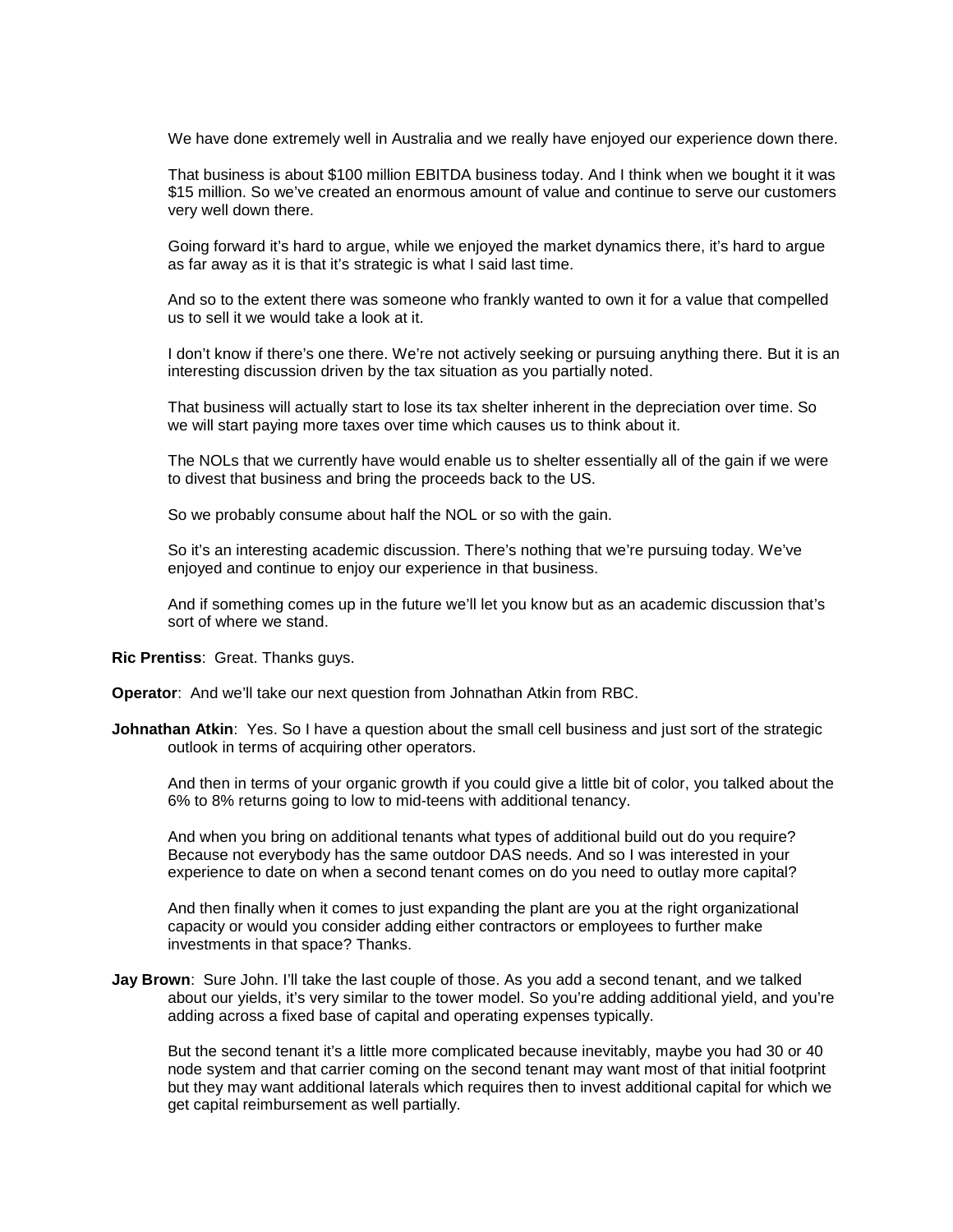So it's always a hybrid is what I should say. It's not quite as clean as just a second tenant on a tower.

Nonetheless that yield that ultimately results with the second tenant clearly pushes us into the teens area and above that clearly you can understand how the economics work.

**Johnathan Atkin**: If I could briefly interrupt, and so is the yield on a kind of a same asset basis or is it inclusive of incremental capital?

**Jay Brown**: Inclusive, yes inclusive of total invested capital. Yes. That's the way we would look at it.

#### **Johnathan Atkin**: Got it.

**Jay Brown**: And so there's definitely positive leverage as you go forward. But it always involves a little more capital because you're building out additional laterals to fit a footprint requirement of that second carrier.

In terms of capacity, we have ramped it up dramatically over '13 and '14. We have in the pipeline a task in front of us in terms of build activity that suggests we'll probably continue to ramp it a little bit more but not nearly the orders of magnitude we've done over the last 24 months.

And so I think we will see the sort of incremental margins coming out of that business that we've come to expect and enjoy in the tower business.

What we've done over the last two years frankly, and I realize we don't segment report this for you so you'll just have to take my word for it, what we've done in the last two years essentially is consumed the growth in EBITDA through G&A expansion as we're adding capacity to get to the point where we can build 5,000 to 6,000 nodes a year which is where we are today. And the pipeline of engagements continues to build.

We're getting better at it, getting more efficient but we have put in a management structure that will enable us to meet customer needs at that order of scale.

And I think we're probably 80% down the road on where we're going to be on that.

**Ben Moreland**: John, your first question around acquiring other operators, I would tell you we've done two meaningful acquisitions in this space over a long period of time.

Next G and NewPath were the two acquisitions that we've done.

And not only did we like the assets where the fiber was located as well as the existing nodes but we were thrilled with the platform that they brought, the significant internal capabilities that both of those firms have and the talented folks that came with them.

And we view it as an opportunity for us to expand our small cell platform and give us an opportunity to continue to grow the business which has turned out to be everything that we expected and more, and given us a lot of opportunities to pursue more than we could have otherwise done if we had not been able to do those two acquisitions. So I think those two have gone very well.

And as we look at our capabilities today, I really don't see us pursuing another acquisition at the kind of multiples that we did with Next G and NewPath because we have a platform already.

And so if there was an opportunity for us I think it would look much more like a straight asset sale.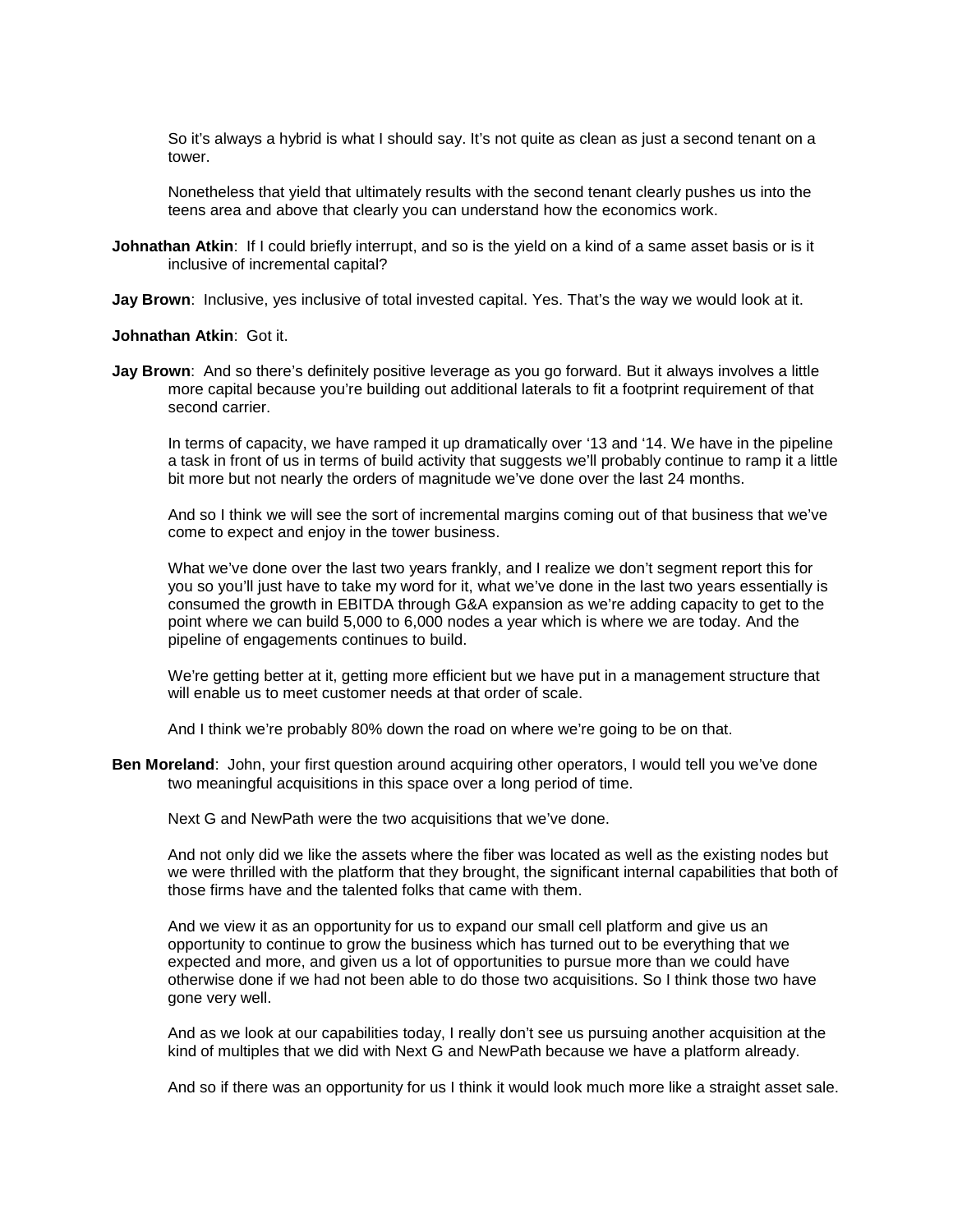So you saw us in the fourth quarter one of the small acquisitions that we did was a small cyber company in the Northeast where we already had nodes under contract.

And we saw the opportunity to acquire fiber as a lower cost alternative to building it ourselves.

So you may see us over time do some things like that, where there are assets that make sense for us to own, and we do the buy versus build analysis and that may make sense.

But in terms of looking externally for platforms and needing to do a more strategic thing there I don't think that's a likely outcome for us.

- **Johnathan Atkin**: Thanks. And just a quick follow-up on Title II broadband regulation and thoughts on how that would impact your business?
- **Ben Moreland**: John we've looked at that and I don't think there's a direct impact on our business. And there is a lot of discussion out there and some emotion involved and so we'll probably stay away from that question.

We're independent and we're a neutral host if you will. And the shared infrastructure model works quite well and we don't really have a dog in that fight currently.

**Johnathan Atkin**: Thank you.

**Operator**: We'll take our next question from Michael Rollins with Citi.

**Michael Rollins**: Hi. Thanks for taking the question. I was just curious as you look at the aspiration that you've laid out for the five year AFFO growth, and then I think what you talked about the dividend, is it a smooth line that investors should expect in terms of dividend growth, or do you see it being accelerated on one part of the other of this sort of five-year horizon period?

And obviously you talked about being in between some of the churn impact. I'm just curious how that all relates to what investors should expect on a year to year dividend growth? Thanks.

**Ben Moreland**: Sure Michael I'll do my best. Good to talk to you.

As you can see from our guidance this year we're guiding up on AFFO per share of about 4.2%, 4.3% so just a shade over 4%.

And again that's with about 700 basis points of churn headwind in that number.

And so if we're saying as we are that a compound annual growth rate we expect over five years to be 6 to 7, well then obviously it has to be higher in the back four years of that, and as Jay mentioned 2015 looks like our peak churn year in terms of headwind.

So with normal activity, which I'm not giving you five-year guidance but we're giving you sort of a five year target on what we think the cash flow growth is, if the activity sort of holds and the churn rolls off as we expect you'll see a pickup in that AFFO growth rate over time of a couple hundred basis points in any given year.

It obviously has to get to the sort of 7% to 8% at some point to get into that 6% to 7% area for the whole five years. And that's our expectation.

We're just trying to keep it very simple for everyone so they can track back to their long term modeling for us and appreciate that as you get out into the latter part of that five year period you're coming off of bigger numbers so those percentage changes become ever more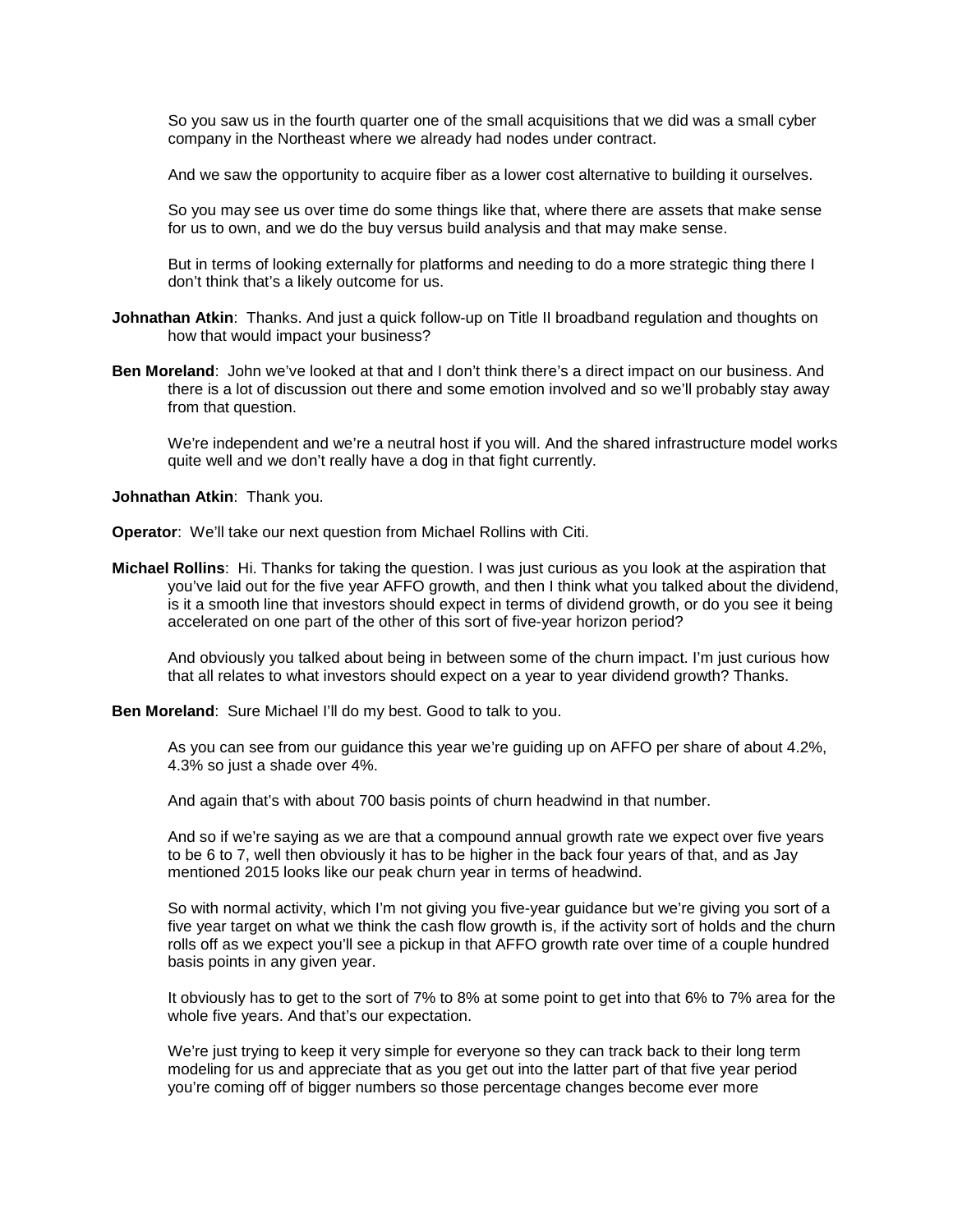challenging off of a static asset base although we are growing the asset base particularly around small cells.

So we expect that the dividend growth will track that. Our working assumption right now is that we will stay in and around sort of the 75% payout on an annual basis.

And so you'll see it grow in that 6% to 7% CAGR overtime, obviously a little bit lighter on the front end probably, and then more over time as it tracks AFFO growth.

**Michael Rollins**: Thanks very much.

We'll take our next question from Kevin Smithen with Macquarie.

- **Kevin Smithen**: Thanks. I noticed that capex was elevated in Q4. Can you talk about how we should think about the seasonality for that, and specifically small cell capex, how much of this is accelerated demand versus seasonality? Why don't we start with that?
- **Jay Brown**: Yes Kevin we did spend more in the fourth quarter then we had in the other quarters. And that's pretty typical in the business as people try to hit year end targets.

So I expect as we talked about on the last quarterly call when we look at full year 2015, we size the dividend paying out about 75% of AFFO based on our expectation that about 25% of the AFFO will be invested in activities around the core business.

And the majority of that would be related to small cells. So I think in terms of if you're looking for sequential quarter guidance we would expect that number to come off of what we spend in the fourth quarter.

And it will, typically our expectation will be it will ramp towards the back half of the year in any given year. That would be a pretty typical investment cycle.

**Ben Moreland**: I would add that we are not capital constraining that business. As we see these attractive opportunities which we're continuing to pursue it is continuing to grow and we'll pursue them as they come in.

And that we think it's fundamental to what we're doing and makes a lot of sense.

- **Kevin Smithen**: If that business goes from a negative total free cash flow to positive is there a chance that you can increase the payout ratio looking out two or three years?
- **Jay Brown**: Well it's certainly contributing to AFFO growth and that's in our outlook. But as I mentioned in my notes, we're certainly ahead of plan over sort of a five year period. And I'm not going to forecast for you where we'll be in three years in the small cell business but it's certainly contributing to our growth over time and we expect that to continue.

And look if we're putting capital to work at high initial yields in the geographies that we're currently working where we have very high expectations that other carriers will collocate on those systems over time, well then it will be accretive to growth, and certainly will contribute to the dividend overtime. And that's our working assumption.

**Kevin Smithen**: Can you give it a little more granularity on capex trends by carrier? Verizon came in a little higher than they previously guided to on 2015 capex today.

We have yet to hear from Sprint or T-Mobile. But I think, AT&T caused a lot of concern in the industry.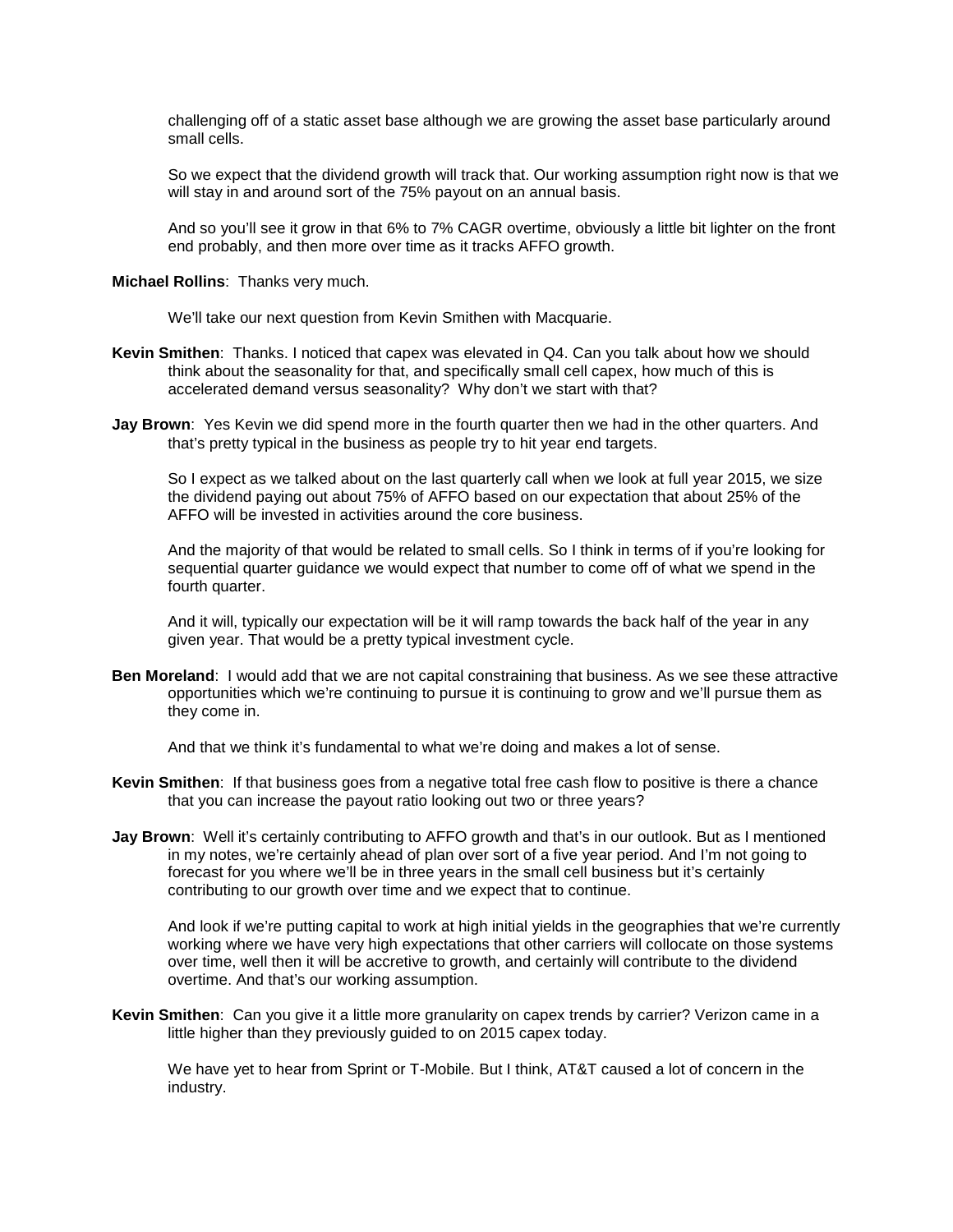But, how much of that is really just AT&T specifically and how much are you seeing of an industry-wide slowdown?

**Jay Brown**: Yes Kevin I'm not going to get into speaking for the four carriers but I will say that we have reaffirmed our guidance today to add about \$100 million on the core tower business as we did in 2014.

We see a very robust pipeline of activity as we sit here three weeks into the year, we are looking at a very nice pipeline that gives us confidence to reconfirm to you that number.

And that's made up of all four carriers doing various things on their network, everything from brand-new installations that add new cell sites, to significant augmentation and that's occurring really in varying levels across all the carriers.

The one thing I would say about AT&T is there's been a lot of press about that. And in any given year carriers increase and decrease their activity for a number of reasons and that's been the case forever. And it doesn't happen on a straight line.

And over time we believe, and it's certainly borne out in history, that the carriers need to continue to invest in the network quality to support what we're all using as consumers and that we are the most efficient way for them to do that.

I mean the shared infrastructure model is alive and well. It's very compelling for them to utilize our facilities versus try to build their own. That's how our industry really has been founded. And that is continuing today.

So we have a high level of confidence that you're going to continue to see that occur. And the ebbs and flows in any particular carrier's budget year to year, we don't get really too worked up about.

And I think the last thing I'd say to that is the high value that the spectrum auction is attracting from our perspective, it just sort of solidifies the long term view of the value of these networks and the value that the carriers are obviously placing on delivering more broadband capability to all of us as consumers.

And spectrum has to be matched with infrastructure in order to utilize that and we stand ready to help.

#### **Kevin Smithen**: Thank you.

**Operator**: We'll take our next question from Amir Rozwadowski with Barclays.

**Amir Rozwadowski**: Thank you very much. And just tailing off on some of the prior questions on small cells, it seems as though you folks are seeing much more constructive trends from not just Verizon but other carriers in the marketplace.

I was wondering if you could give a little bit of color in terms of the competitive landscape?

You folks have obviously made a diligent effort to invest in this market ahead of some of this growth that we've seen. Do you anticipate shifts in the competitive landscape or do you feel comfortable in terms of your positioning whereby this can be sort of a leading driver for you folks and perhaps, sort of increasing you're share going forward?

**Ben Moreland**: Well Amir what I'd say is it's a big world out there with a lot of geography that carriers are either currently or I believe in the future will identify that they need to employee small cell architecture to add capacity.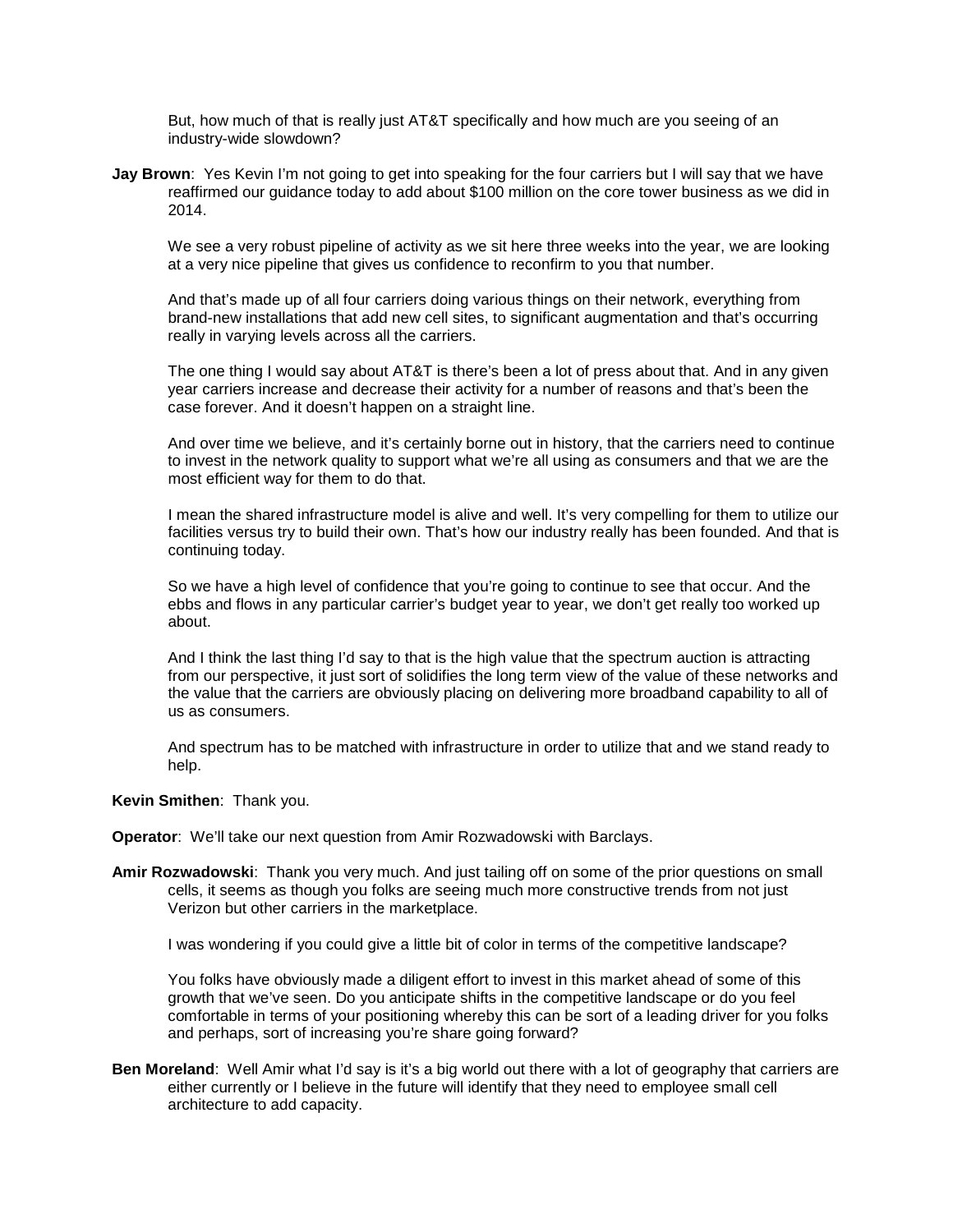And we were only scratching the surface. And we're going about as fast as we can possibly go to tell you the truth. For my guys listening on the call they would agree.

We're going to continue to ramp that capability. But I would tell you it's a competitive market. And we expect we will continue to have competitors and probably more competitors over time.

But the geographic footprint that we secure and build has the same dynamics and sort of natural barriers to entry as the tower.

Once you've got the embedded capital there it's very efficient to add that second or third tenant over time. And so the model we think is very analogous to what we see on the tower side.

And we are seeing more carriers in varying levels of interest in budget capacities become increasingly interested in what we have to offer.

And I don't have a huge announcement for you today on the number of new activities we have with other carriers.

As we said in our comments the overwhelming majority of what we're seeing right now is with Verizon.

In geographies that if I were to show everybody on the call maps of where they're going I think we'd have almost unanimous agreement that these locations make sense in terms of adding capacity in urban areas and a very high likelihood that the other carriers will come on those systems for the very same reason that Verizon has identified it initially.

So we're very comfortable with where we are. It is a competitive environment but a lot of it comes down to execution.

It is a more challenging undertaking than just leasing a tower. And we have the capability and we frankly invested in the capability and the people to get us there.

- **Amir Rozwadowski**: And then with that if we're looking at sort of you mentioned your sort of increasing budget or allocation of budget, given sort of the thought process around capex budgets is it coming from macro cell investment and being reallocated to the small cell side or are you seeing this is sort of incremental dollars relative to your sort of macro site investments that you're receiving?
- **Ben Moreland**: We're seeing it completely incremental. I mean as I mentioned Verizon being the majority of our first tenant adds on the new systems that we're building I wouldn't begin to suggest we have seen any slowdown from Verizon on macro sites. In fact they have been very, very active.

So I think it's incremental. Its adding capacity in these networks that are going to be needed for everything we're all doing on the systems today and more in the future.

And it's just a different way, an efficient way where a macro cell site probably won't suffice or is not available to add that capacity.

**Amir Rozwadowski**: Great, thank you very much for the color.

**Operator**: We'll take our next question from Colby Synesael with Cowen & Company.

**Colby Synesael**: Great, thanks two quick ones. You mentioned \$5 million of AFFO coming from the M&A you did in the fourth quarter.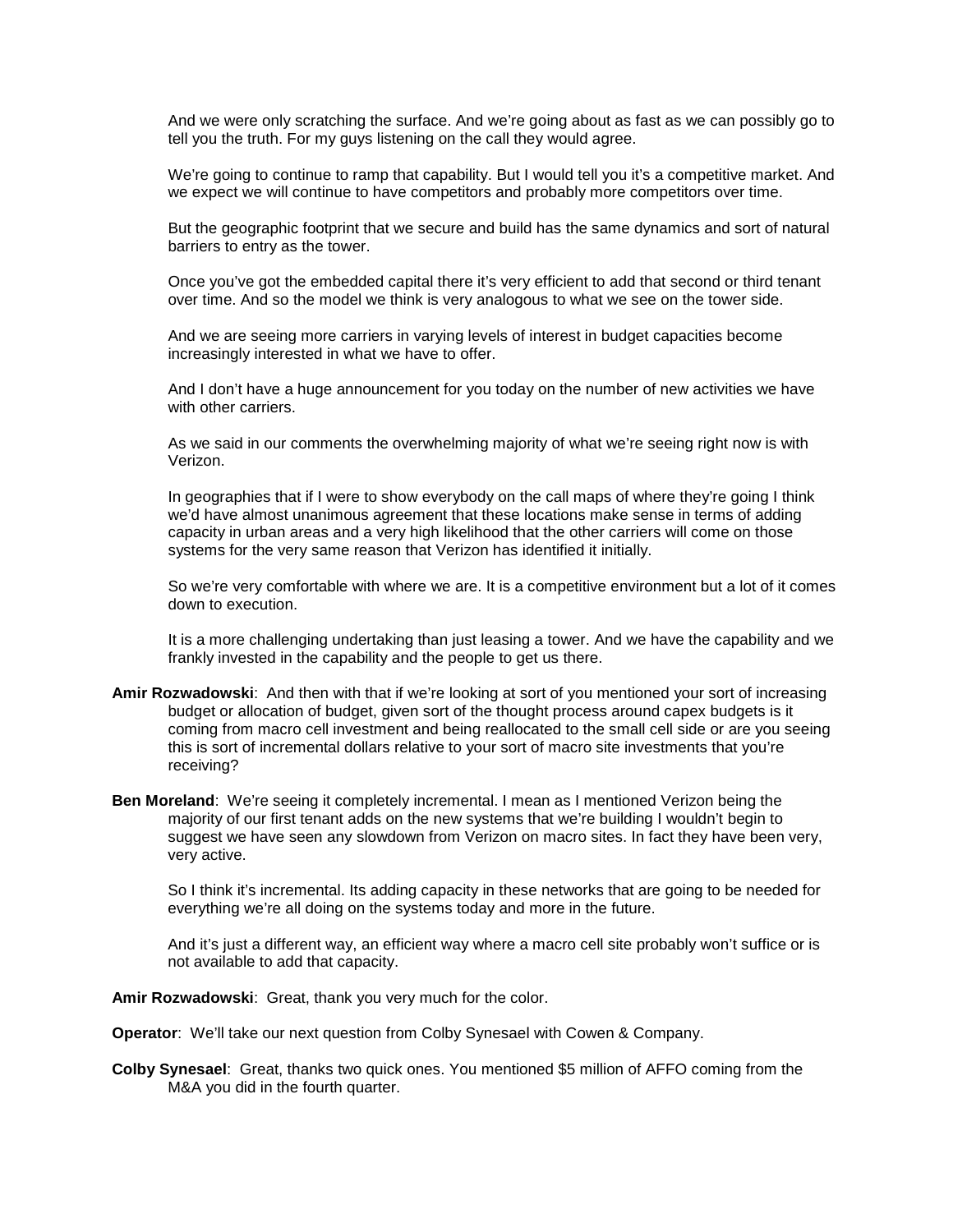Is that a fully burdened number? So assuming some form of debt financing associated with the M&A which you did there arguably is an interest expense tied to that. And is that \$5 million net of that number?

And then the second question I was wondering if you could just give us an update on what your expectations are for capex for 2015? Thanks.

**Jay Brown**: Yes on the first question Colby it is a burden number. We drew under the revolver to pay for the assets so there's about \$7 million to \$8 million of interest expense associated with the acquisition so that \$5 million of AFFO is after that.

On your second question we've sized capex assuming that we're going to spend about 25% of AFFO on capex in calendar year 2015.

Obviously we do have some benefit of the prepaid rent on when carriers go on sites and deliver to us prepaid rent which covers a portion, a large portion of the capex that we spent to improve the site in order to hold the next tenant.

So there's a bit of an offset that we get there from a cash standpoint. But broadly in terms of capex, net capex or net cash out the door, we're sizing that right at about 25% of our AFFO for 2015.

**Colby Synesael**: And so M&A would be outside of that number then?

**Jay Brown**: M&A would be outside of that number.

**Colby Synesael**: Okay cool. Thank you.

**Operator**: We'll take our next question from Mike McCormack with Jefferies.

**Mike McCormack**: Hi guys. Thanks. Maybe, Jay just a comment on the AT&T and T-Mobile tower outsized rental growth. And just trying to get a sense for what you view as the longevity of that outsized growth versus the traditional core?

And then secondly thinking about carrier health we've got one of you and your peer's biggest customers that burns a tremendous amount of cash. Just trying to get a sense for how you guys sort of risk adjust that? I know you've got protections in place to some degree but just wondering how you're thinking about them?

**Jay Brown**: Sure. On your first question Mike the AT&T and T-Mobile portfolios have done very well since we acquired them. You can see from my comments if you look at the leasing on a percentage basis it's about 50% higher than the legacy assets.

So those assets have done exactly what we expected in terms of enhancing our growth rates. And we've been pleased with how they performed out of the gate.

Our underwriting assumptions as we looked at the assets was we believed that we were entering a cycle both in terms of spectrum auctions as well as the activity from the carriers and technology migrations, etcetera.

They were going to be focused on deploying a lot of new cell sites and increasing cell site density. So it's certainly our expectation in 2015 that will continue.

And frankly as we think about a longer period of time, I think it's very likely that those two assets and their revenue growth will outpace that of our legacy towers.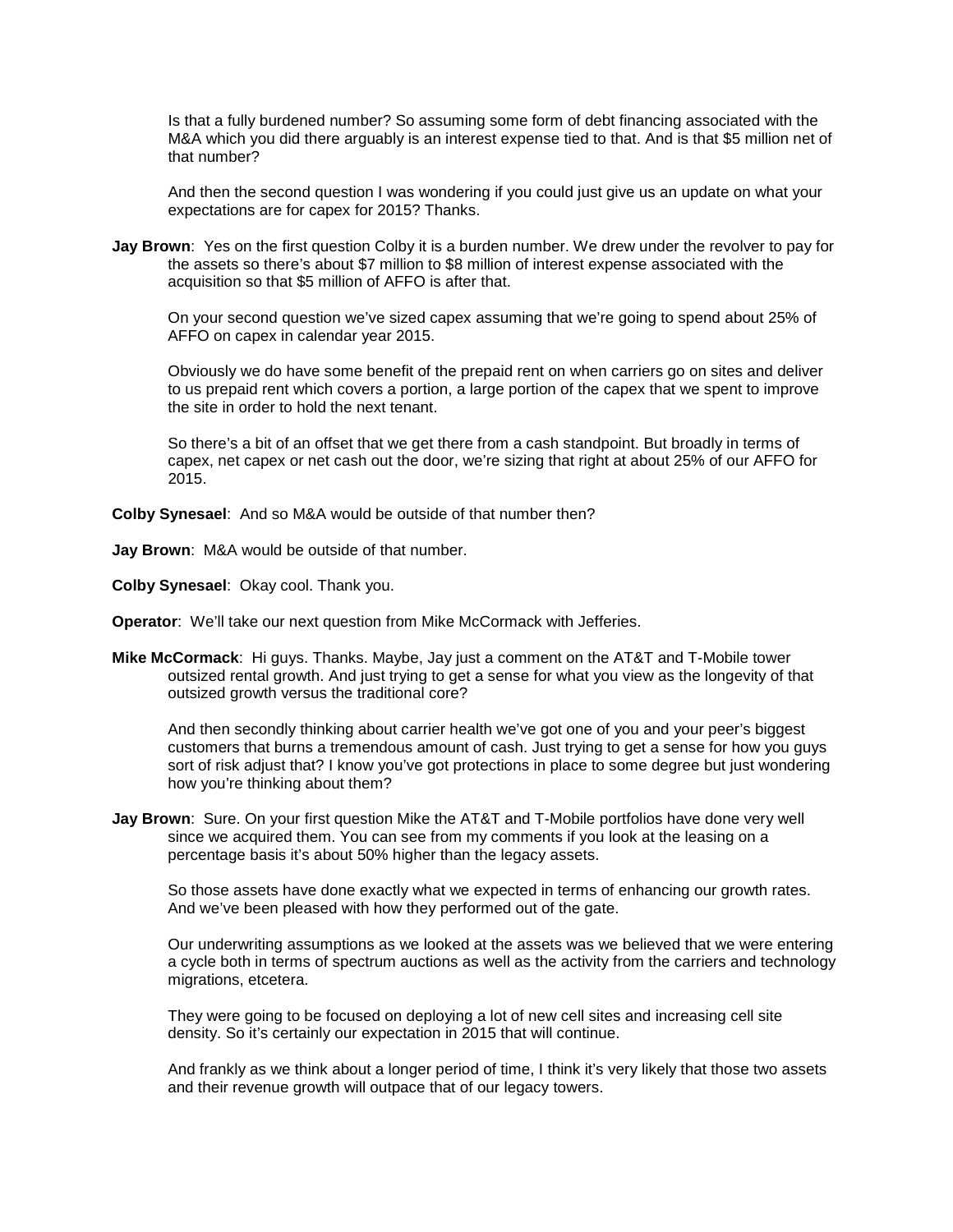As we talk about it on a percentage basis obviously the benefit there is they're coming off of a much lower base.

So when you get down to the nominal dollars per tower the differences would be smaller. But on a percentage basis those assets that we acquired with low amounts of revenue and cash flow have a meaningful impact to our expected growth rate.

**Ben Moreland**: Mike on your other question just thinking about the competitive landscape of the four carriers. I guess I keep going back to what's been true really since the last 15 years, is that every time we look at our carrier landscape there's always somebody on the outside looking to get in.

And on this call I think there was a question about FirstNet which certainly has stated a need to launch a national public safety network and it's yet to be determined how it's going to occur.

#### **Mike McCormack**: I'm surprised you didn't get Google yet then?

**Ben Moreland**: Well we've talked about, you've got a rumor out this morning and an article in the Journal on the Google MVNO.

And then Dish with their spectrum and its unclear yet exactly how that's ultimately going to get launched so they can get a wireless product.

But ultimately there's a consumer demand of over 300 million people with multiple devices continuing to load these networks.

The node I mentioned earlier was smartphone utilization is basically, in terms of capacity, doubled in the last year. That's just incredible.

And so what's happening is the networks, regardless almost of who owns the networks, are becoming more and more utilized. And that takes capital.

And there is other sources of outside capital that stand out there potentially ready to invest to get a share of that access to the wireless consumer, Google being the most recent description of that.

So over time we're very comfortable that the business that we're in which is providing shared infrastructure in a very efficient way that is more efficient than them owning these assets on their balance sheet is the way to go.

And the competitive landscape will sort itself out over time but in my perspective the pie is only growing and attracting additional capital and that's good for us.

## **Mike McCormack**: Great. Thanks guys.

**Operator**: We'll take our next question for Michael Bowen with Pacific Crest.

**Michael Bowen:** Okay thanks. Good morning. I wanted to go back to some comments you made a little bit earlier on the call about, in a potential Title II world, you did not think that that was going to be that impactful.

However the CFO of Verizon today was saying that while Title II, if that were enacted would not impact their 2015 capex, it definitely would have negative ramifications on 2016.

So I'm assuming that they're also, including in that wireless assets, the potential to be classified under Title II.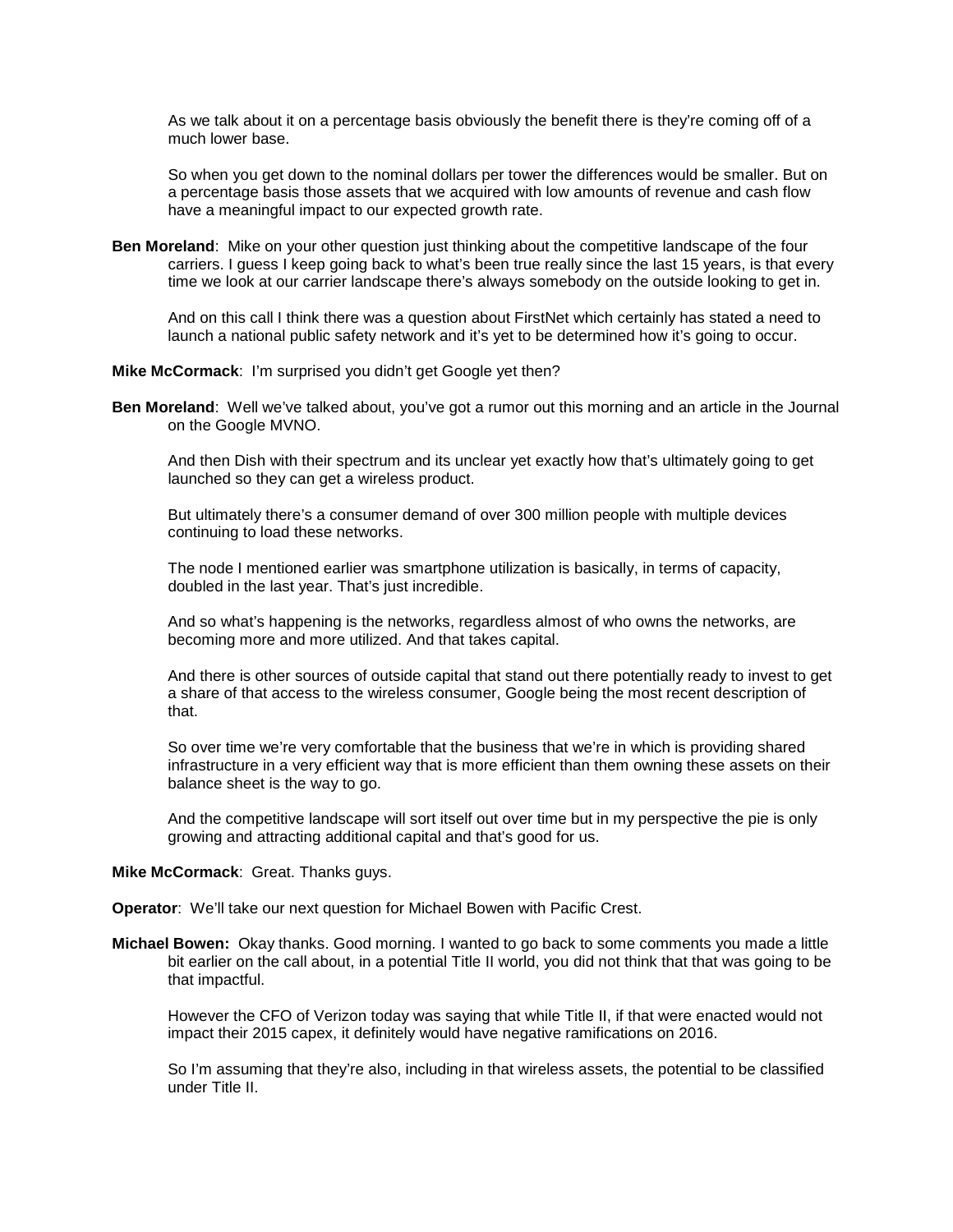So can you help us think through that or do you know something that we don't know, perhaps do you not think that wireless will come under any type of Title II regulation? Thanks.

**Ben Moreland:** Yes Michael, I've actually spoken with all four carriers about this and there are varying levels of views about the potential outcome on this and what it means for capital spending and their long term plans for network investment and economics around that.

So I'm really not going to get into speaking for them on this. There are a variety of views. It's highly charged as you can imagine as you see comments out there.

And from our perspective the business that we're in is pretty agnostic. There will be ultimately demand on these networks.

They certainly are talking about forbearance on pricing over time. We'll see where that goes. We don't spend a whole lot of time worrying about it and obviously that's something the carriers have varying lobby efforts underway on that.

And we do pay attention to it but don't find that it directly affects our business at this point.

- **Michael Bowen**: Have you handicapped, and that's fair obviously. But have you handicapped any downside or upside versus kind of status quo if it goes either way as far as the revenue impact.
- **Ben Moreland**: No I haven't. I mean I could go back, we can talk about the spectrum auctions. But that spectrum's going to get put in the hands of carriers who are going to utilize it.

And I think that creates a runway that's we think far in excess of probably any potential negative that could come out of Title II regulation on net neutrality.

I think there's a long way to go on that discussion. But to the extent the spectrum auction clears at these prices which is certainly looks like it's going to that spectrum is going to get launched and it takes infrastructure to launch that spectrum. And that's about as far as we have to think through that right now.

**Michael Bowen**: All right thanks.

**Jay Brown**: And Mike one of the things I would just highlight for you and we've talked about it a lot as we talk to investors as how we think about the business.

When we talk about total long term returns to shareholders of about 10% to 11%, about 70% or 2/3 of it roughly is either in the form of the current dividend or embedded in our contracted escalators.

So the 1/3 of the balance of the returns that we're certainly chasing and working hard at, and we've obviously laid out our forecast for the next 12 months and talked a lot about leasing.

But as we get into questions like this around, okay what could the downside be, what could the upside be. we're talking about 1/3 of the total return.

And so if you wanted to take a haircut to it you're welcome to do that but it's relatively muted on an overall total return to the shareholders.

And I think that's in part why we made the decision last quarter to meaningfully increase the dividend. And we think the story is pretty compelling in virtually any kind of environment.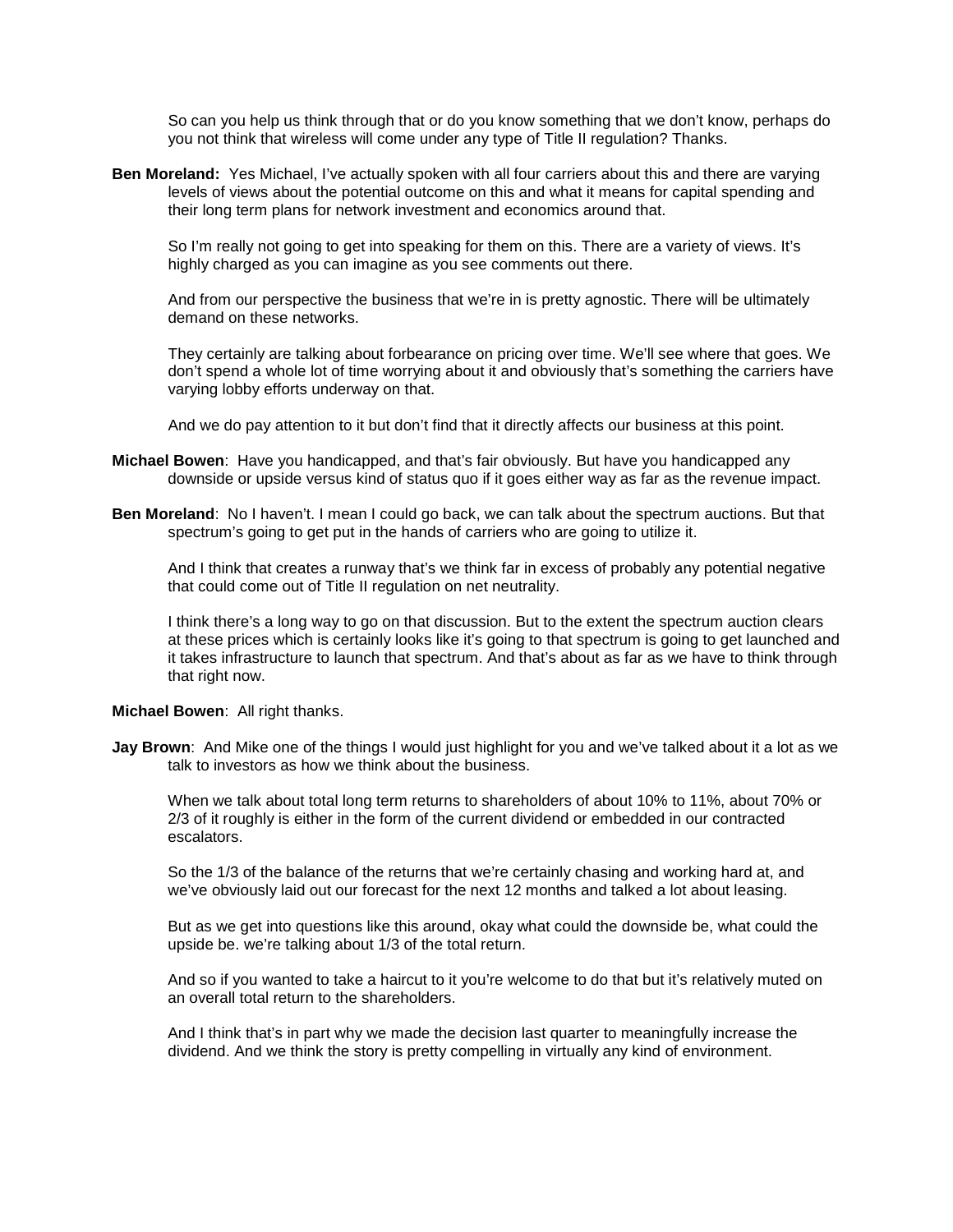**Michael Bowen**: And then just one last thing with regard to the potential reseller agreement between or contemplated agreement between Google, T-Mobile and Sprint, can you see any scenario where that would be negative for the towers, I mean just the industry itself?

I mean I don't really see it being negative but would appreciate your thoughts?

**Ben Moreland**: I can see no scenario where it would be negative. MVNOs, we've had them for a long time in the industry. They add capacity to a network and utilization. And that ultimately takes additional sites.

And to the extent that came with additional revenue stream or capital infusion in the host carrier that would obviously be helpful for their continued investment in the networks.

So I can see no negative downside from that. And frankly it just reinforces what we were saying earlier that there seems to be always people on the outside looking to get access to wireless subscribers and that's good for us fundamentally.

- **Michael Bowen**: All right thanks. Good to know you didn't have any Google revenue in your outlook. Thanks.
- **Operator:** We'll take our next question from Spencer Kurn with New Street Research.
- **Spencer Kurn:** Hi guys. Thanks. I just want to follow up on a comment that had been made earlier. I completely agree that you look really attractive relative to the RMZ index or other dividend and yield oriented stocks.

Are there any indices that you think you can eventually be included in? I think one of the hesitations for investors would be going out of benchmark. So inclusion of an index could be a positive catalyst for your equity. Thanks.

**Jay Brown:** Yes Spencer I'll take that. We obviously think that the business as we talked about for a long period of time, we're a real estate business.

And our hope would be that over time the various indexes that look at real estate will treat us and include us like they do other traditional real estate products.

So I don't necessarily have any updates to that other then we continue to have conversations and would hope that over time the tower industry is embraced as another very stable form of real estate and think there are lots of characteristics of our business that would support that.

**Ben Moreland:** And that's happened over time. About 50% of the market cap of REITs today are what you would consider nontraditional REITs.

Most of them have made it into the indices over time. And so we'll see how that goes over time.

We're very pleased to participate in and be evaluated against the real estate companies I think that's a relevant benchmark.

There's a much broader universe out there of income investors that I think are attracted to our company and our story, based on the predictable long term returns that we've talked about.

As Jay mentioned, 2/3 of our total return expectation is on the books when we show up in the morning. That's a very unique scenario. You don't find that very often.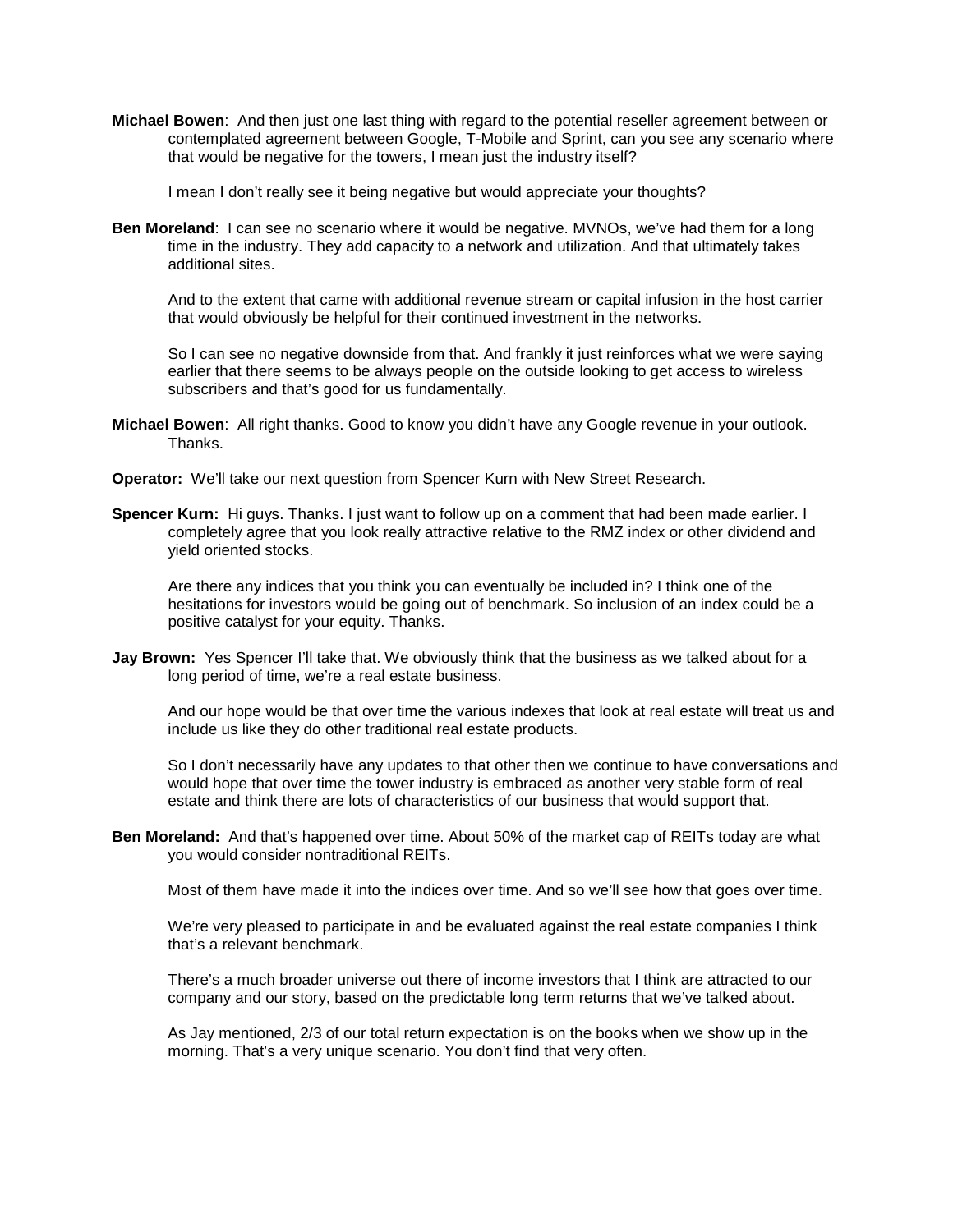We spend all day long working on that last 1/3. And that's what we're pursuing every day. But it's pretty compelling in the sort of low return and volatile environment we are today where, you got a 4% dividend yield and upwards of 4% contracted in terms of cash flow growth.

And we like that model. And it's why we've done what we've done to put us in that position.

And we think over time it attracts the lowest cost of capital which enables us to frankly continue to pursue this business model which at its core is all about sharing.

And I think it's important to go back through just real quickly when we talk about return on invested capital that comes from sharing these assets.

And as we talked about on this call our legacy sites with 15% return on invested capital, typically those towers have three tenants per tower so they're all paying about 5% a year to occupy the asset.

And that's fundamental to this business and why it's compelling for the carriers to utilize this and why it's been compelling for them to sell and lease back the sites to us and we think a very efficient model really for the long term and why we're so bullish.

## **Spencer Kurn:** Thanks guys.

**Operator:** We'll take our next question from Batya Levi with UBS.

**Batya Levi:** Great thanks. A couple of follow-ups, one can you provide this split on the new leases and amendments that you're seeing? I think it was about 75/25 in the last quarter and how you expect that to trend into '15?

And another question on the small cell business, of the \$50 million incremental growth that you expect for this year can you give us a sense on what percent is on the recurring long term contracts versus maybe one-time projects that you have planned? Thank you.

**Jay Brown:** Sure. On your first question similar to what we saw in 2014 we're expecting new leases to make up approximately 70% of that activity and 30% to the amendment.

So if you looked at fourth quarter activity or our full year outlook it would be in that 70, 70/30 mix.

If I understand your question correctly, on the \$50 million of incremental, all of that is long term. All of that is long term contracted revenue.

So as we speak about that we're talking about site rental revenue. And the contracts that we sign for small cells are very similar to that of the tower sites. So they're, generally speaking, 10 to 15 years of initial term with embedded escalations.

There is some component of services in small cells but it's really pretty small. So as we speak about that number we're talking about the long term recurring numbers that flow through AFFO.

### **Batya Levi:** Okay thank you.

**Operator:** We'll take our next question from Jonathan Schildkraut with Evercore.

**Jonathan Schildkraut:** Great. Thanks for fitting me in here. Two questions if I may. First I noticed that there was a small change in expected churn for the year. I think you took it down by 10 bps.

Is that just a rounding error or is there something a push out or some conversations around churn that are a little different than they were maybe a quarter ago when you point out initial guidance?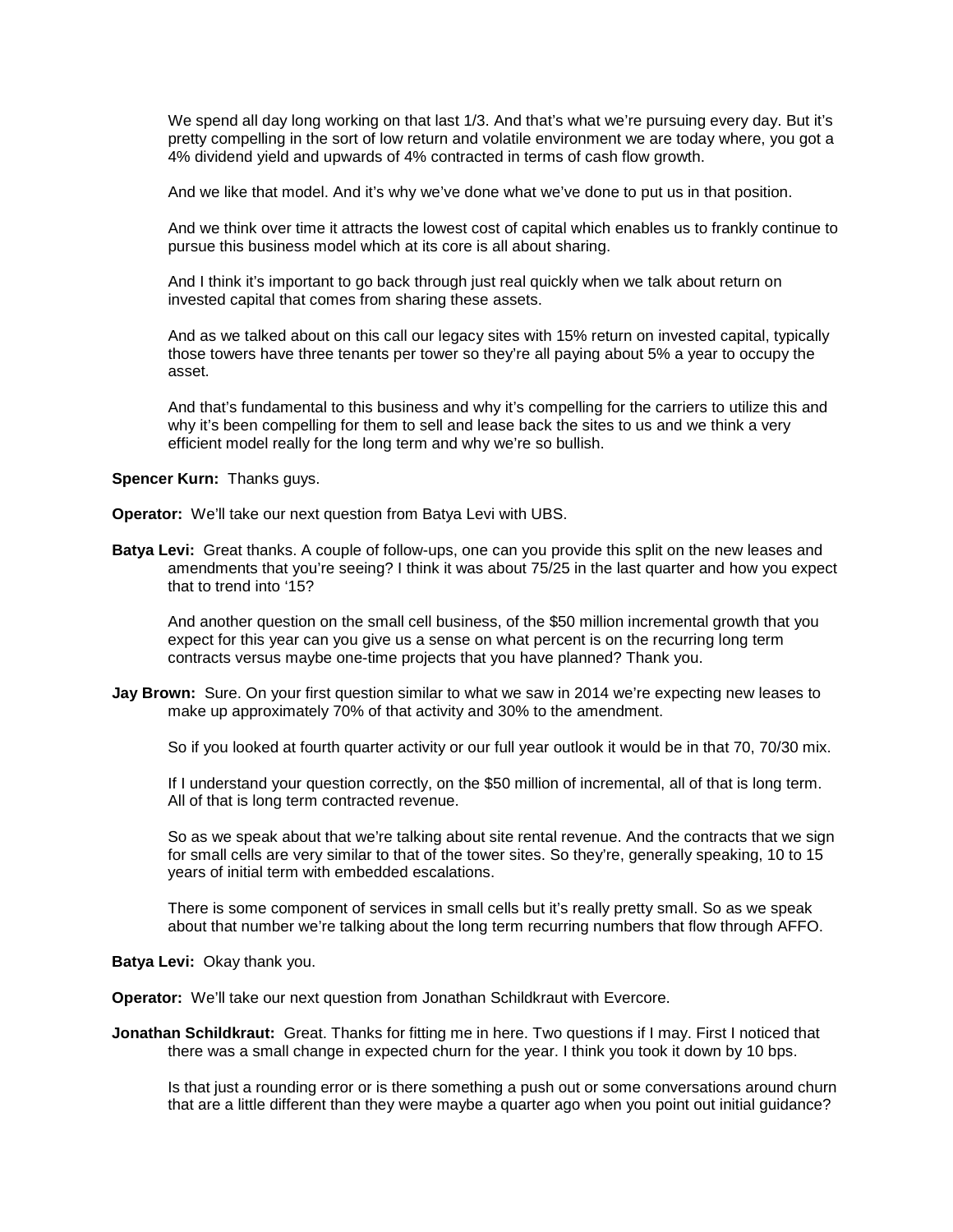And then my second question just has to do with the organic site rental revenue growth by portfolio.

As I look at the legacy US assets and the T-Mobile assets that you've laid out here I was under the impression the T-Mobile assets had maybe 50%, maybe a little bit higher than that tenancy higher than that versus sort of a legacy assets.

And so in terms of incremental tenancy across those two bases, 4% on the legacy would imply slightly higher incremental tenancy versus the T-Mobile assets.

I just want to know if there are some other factors I should be considering when I look at that? **Thanks** 

**Jay Brown:** Sure. Yes Jonathan the list to dial in this morning was long, happy to take the question.

On your first question around churn if you look at both the escalator provision, the amount from escalation on a percentage basis as well as the churn those ticked down I think I think just by 10 basis points.

And that's because the organic site rental leasing in the fourth quarter was higher than expected so it's coming off then a higher base which causes the percent to be lower.

But on nominal dollars our assumption is unchanged. So that's just the way the percentages fall.

On your second question the T-Mobile assets had about 1.7 tenants on them at acquisition. And the legacy towers at the time we did the transaction would have been in the high twos or low threes.

So there's a lot higher leasing existing on the legacy assets than there were on the T-Mobile assets. And so as we're adding additional tenants obviously the percentage growth is going to be higher on those T-Mobile assets and we're finding a similar thing on the AT&T assets.

So there's nothing, I think you're looking for something maybe in the numbers there that may be a little different. And it's not. It's just coming off of a lower base.

And then to Batya's question around leasing components we are seeing about 70% of the activity being driven by new leases. And the result of that is that the AT&T and T-Mobile portfolios did very well and that drives the higher percent growth rates.

**Jonathan Schildkraut:** Great. So the incremental tenancy sort of across the base is in terms of demand and everything is looking pretty consistent?

## **Ben Moreland:** Yes.

**Jay Brown:** Very consistent.

**Jonathan Schildkraut:** All right. Thank you for taking the questions.

**Jay Brown:** Sure, happy to do it.

- **Operator:** We have time for one more question. We'll take our final question from Ana Goshko with Bank of America.
- **Ana Goshko:** Hi. Thanks very much. So quickly two related questions just on what the read through is for the revolver upsize, and also with regard to a discretionary spending potentially an acquisition.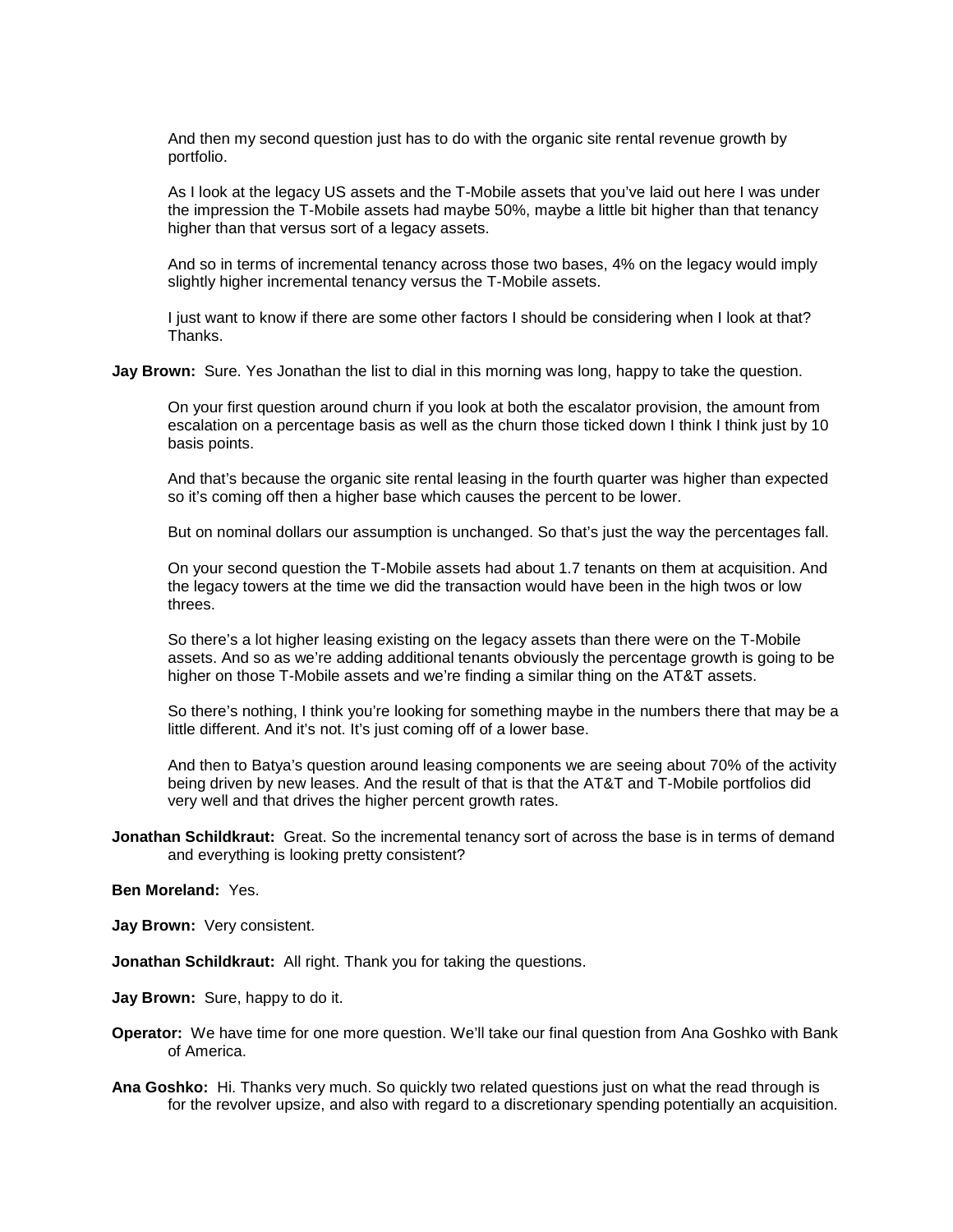As you pointed out in the fourth quarter, because of the land purchases largely you had to draw on the revolver to fund the discretionary spending and the dividend.

And if we look at the AFFO for this coming year it's really earmarked for the dividend and for the capex budget.

So wondering does the \$600 million upsize in revolver kind of imply that you are likely going to draw on it over the course of the year to continue to fund acquisitions?

**Jay Brown:** Yes I would say over time we've used the revolver as a bridge of sorts if there are acquisitions that we tuck in.

So we think it's just good corporate governance and good financial discipline to have it there. It gives us an opportunity when there's the right asset available for us to use that revolver to draw down and buy assets.

So you may see us do that over time but everything that we do, in terms of as we think about small cells or talk in acquisitions for towers or ground leases, all of those have to go through the filter of us believing that they are enhancing to the growth rate and to the dividend over time.

And if it doesn't meet that criteria then obviously we're not interested in doing acquisitions.

So to the extent that there are opportunities and acquisitions that are out there, that revolver becomes helpful in the process of us going through that.

But I wouldn't necessarily point you to assume that we're going to draw into that revolver or even use it. As we sit here today there aren't any acquisitions that I would expect us to be funding in the coming quarter. So it's opportunistic and it's based upon the returns.

Otherwise what we see in front of us is opportunities that we're likely to invest in is really limited to about 25% of AFFO as I spoke to earlier in the call.

- **Ben Moreland:** And to the extent in size you'd pay it, you would term it out over time would be our practice.
- **Ana Goshko:** Right. And then because you do run with a pretty lean cash balance, I mean do you target a minimum availability under the revolver?
- **Jay Brown:** Yes. We do think about it that way. And typically we won't let it get below about \$250 to \$350 million at any given time.

Obviously today we have about \$1.4 billion of capacity so we're well above that.

#### **Ana Goshko:** Okay.

**Jay Brown:** Given the nature of the business though, everybody pays rent as of the first of the month and that's the driver of all of the cash flows. So we don't have some of the working capital challenges that a lot of businesses have.

**Ana Goshko:** Okay great.

**Ben Moreland:** Okay.

**Ana Goshko:** Thanks for the clarification.